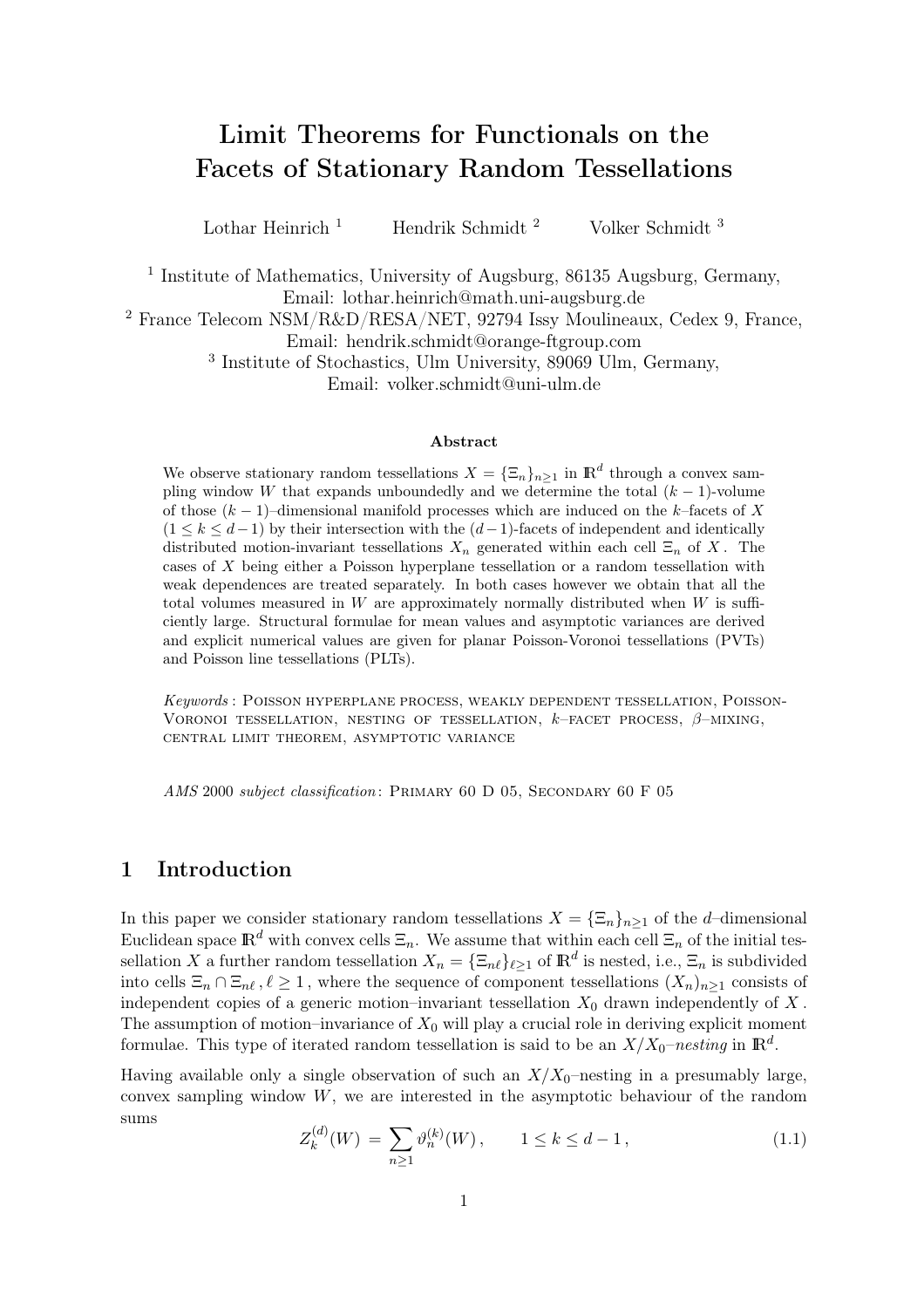where 'asymptotic' means that  $W \uparrow \mathbb{R}^d$  and where the random measures

$$
\vartheta_n^{(k)}(\cdot) = \nu_{k-1}(X_n^{(d-1)} \cap \Xi_n^{(k)} \cap \cdot) \quad , \qquad 1 \le k \le d-1 , \tag{1.2}
$$

act on the Borel sets of  $\mathbb{R}^d$ . The functional  $\vartheta_n^{(k)}(W)$  measures the  $(k-1)$ -volume of the random subsets induced in  $W$  by the intersection of the motion–invariant manifold process  $X_n^{(d-1)}$  of  $(d-1)$ -facets of  $X_n$  with the union  $\Xi_n^{(k)}$  of all k-faces belonging to the boundary  $\partial \Xi_n$  of the nth cell of X; cf. Section 2.1 for details and precise definitions. Note that, by definition, the random measures  $\vartheta_1^{(k)}$  $\mathcal{O}_1^{(k)}(\cdot)$  ,  $\vartheta_2^{(k)}(\cdot)$  ,  $\ldots$  in (1.2) are conditionally independent given the tessellation X.

Our results supplement earlier central limits theorems (CLTs) for cumulative measures of stationary ergodic tessellations modelling the total effect of random internal cell structures; [14]. Whereas in the latter reference the random measures corresponding to those in the sum (1.1) act on the interior of the cells  $\Xi_n$ , the measures  $\vartheta_n^{(k)}(\cdot)$  defined in (1.2) are concentrated on the cell boundaries  $\partial \Xi_n$  of X. Hence, certain new effects arise due to the interactions between the stationary random manifold process  $\bigcup_{n\geq 1} \partial \Xi_n$  of cell boundaries of X and the component tessellations  $(X_n)_{n\geq 1}$ . It turns out that there are considerable differences between X being a stationary Poisson hyperplane tessellation (PHT) and X satisfying certain weak dependence assumptions. In the first case, due to the overnormalization in the CLTs for Poisson hyperplane processes, caused by inherent long-range dependences, cf. [15], the influence of  $X_0$ on the Gaussian limit distribution is relatively weak. The other case seems to be somewhat more delicate because the asymptotic variance of the existing Gaussian limits are influenced by first– and second–order characteristics of both  $X$  and  $X_0$ .

We present our derived CLTs in the general case of the  $\mathbb{R}^d$ , since this allows for a clearer and more transparent expostion. Clearly however, the CLTs find their applications in the modelling of planar, but also spatial networks as they occur for example in cell biology and telecommunication. Indeed, and concentrating on the latter example, often the problem arises to handle and model data that represent the geometrical structure of the infrastructure system (e.g. main roads and side streets) that supports the technical telecommunication equipment. In recent years, stochastic–geometric modelling approaches have proven useful and are established domains of research today. In particular, the Stochastic Subscriber Line Model (SSLM) has been developed as an integrated and easily extendable model for telecommunication access networks; cf. [25] and the references therein.

The SSLM employs (iterated) random tessellations to describe the geometric network support. Having identified the best fitting model from a class of potentially suitable tessellations, cf. [8], cost functionals and their distributions can be studied along the network geometry; cf. [9].

Assume that we use a planar  $X/X_0$ -nesting to model the geometric support. In the framework of our study we observe a single value  $Z_1^{(2)}$  $1^{(2)}(W)$ , which counts the number of T–crossings in a sampling region  $W \subset \mathbb{R}^2$  induced by the intersection of the edges of the tessellation  $X_n$ with the edges of the nth cell  $\Xi_n$  for  $n \geq 1$ . Figure 1 shows two examples of this situation in differently shaped sampling windows W. In particular, Figure 1 (a) shows a  $PLT/PLT$ -nesting through a ball of radius  $r > 0$  and centered at the origin, whereas in Figure 1 (b) we consider a PVT/PLT–nesting within a rectangular sampling window.

The analysis of the mentioned T–crossings, i.e. of the connections between main roads and side streets, plays an important role in telecommunication modelling since these crossings are the entry points to the blockwise civil engineering of the local network. Let the type of the initial tessellation X and the type of the nested tessellation  $X_0$  be known. Within a suitably large region W the distribution of the number of T–crossings is then known through our results.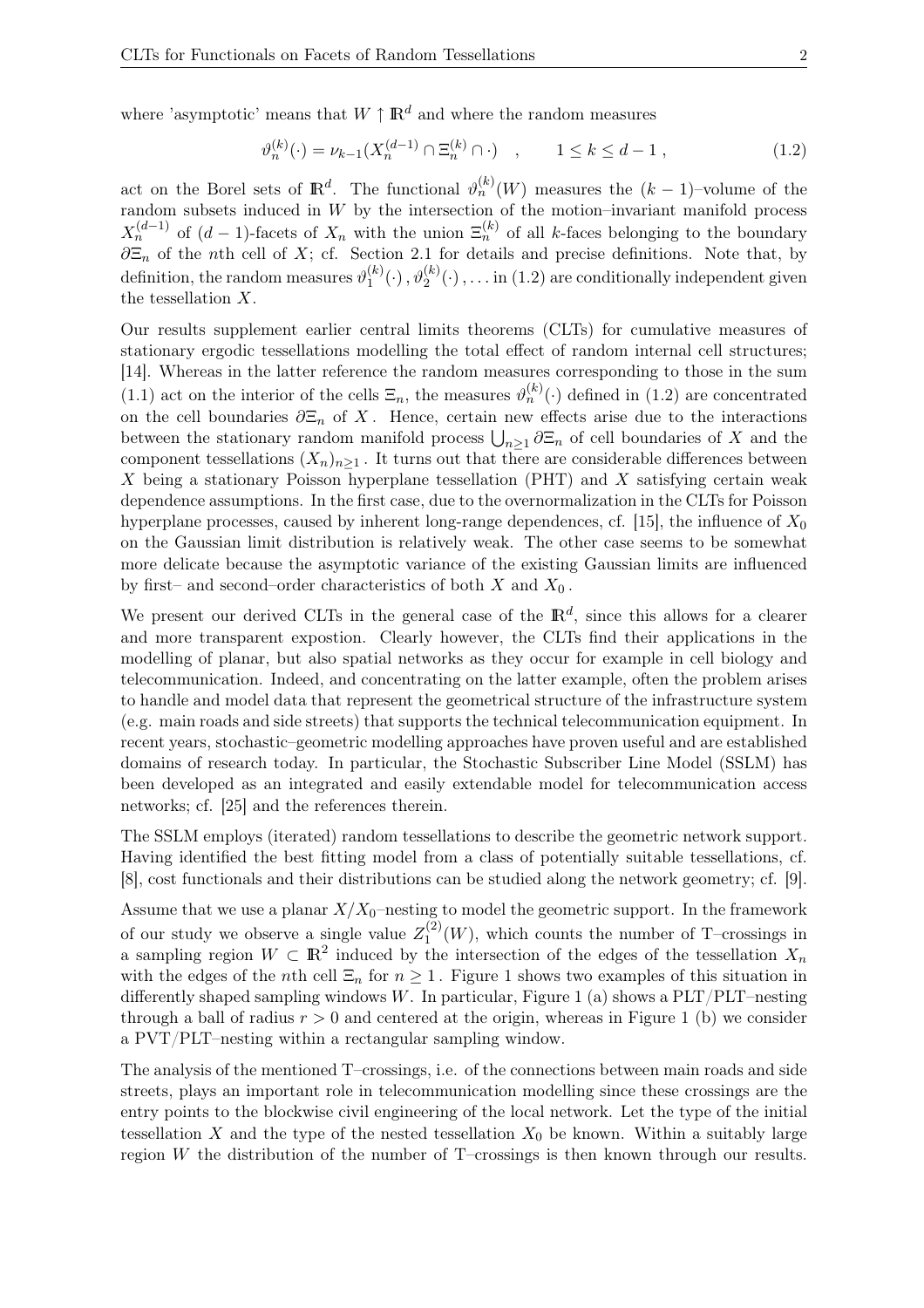

Figure 1: Realizations of planar tessellations  $X$ , where the nested tessellation  $X_0$  is a PLT. The T–crossings are displayed as thick dots  $\bullet$ .

Thus, the engineer is provided with useful information about the local network. For example it is possible to deduce the dimensioning and capacity potential for each entry point in order to provide blockwise optimal connection quality to the subscribers, where one block comprises all those subscribers which are situated in the cells formed by the main roads.

In contrast to that, assume that we have, again in a suitably large region  $W$ , knowledge about local information like the type of  $X_0$  and especially about the value  $Z_1^{(2)}$  $j_1^{(2)}(W)$  for the T–crossings. Then the expression on the left hand side of (4.1) as well as the expression on the left hand side of (5.7) can be calculated and used to test for normality. Depending on the (unknown) type of  $X$ , representing the main road system, we expect to reject the null hypothesis of normality either for the formula in  $(4.1)$  or in the formula in  $(5.7)$ . This can provide, in the framework of model selection, a hint to the structure of  $X$  before passing to more refined fitting procedures.

The paper is organized as follows. In Section 2 we introduce basic notation and recall some relevant facts from stochastic geometry. Section 3 presents mean value relations and formulae for (asymptotic) variances. In Sections 4 and 5 we formulate and prove the announced CLTs for the different cases of initial tessellations  $X$ . Finally in Section 6 we study some examples of weakly dependent tessellations and discuss possible extensions of our results.

## 2 Preliminaries

In this section we introduce the basic notation and present a brief account of some relevant material on random tessellations and stochastic geometry in general. For a detailed and rigorous discussion of these topics we refer to the existing mathematical literature, in particular to [21], [22], [24], [27], and [30], which contain a lot of further references as well as numerous tessellation models with applications to various fields.

Throughout, let  $(\Omega, \sigma(\Omega), \mathbb{P})$  be a common probability space on which all random objects occurring in the present paper will be defined. Further, let  $\langle x, y \rangle = \sum_{k=1}^d x_k y_k$  denote the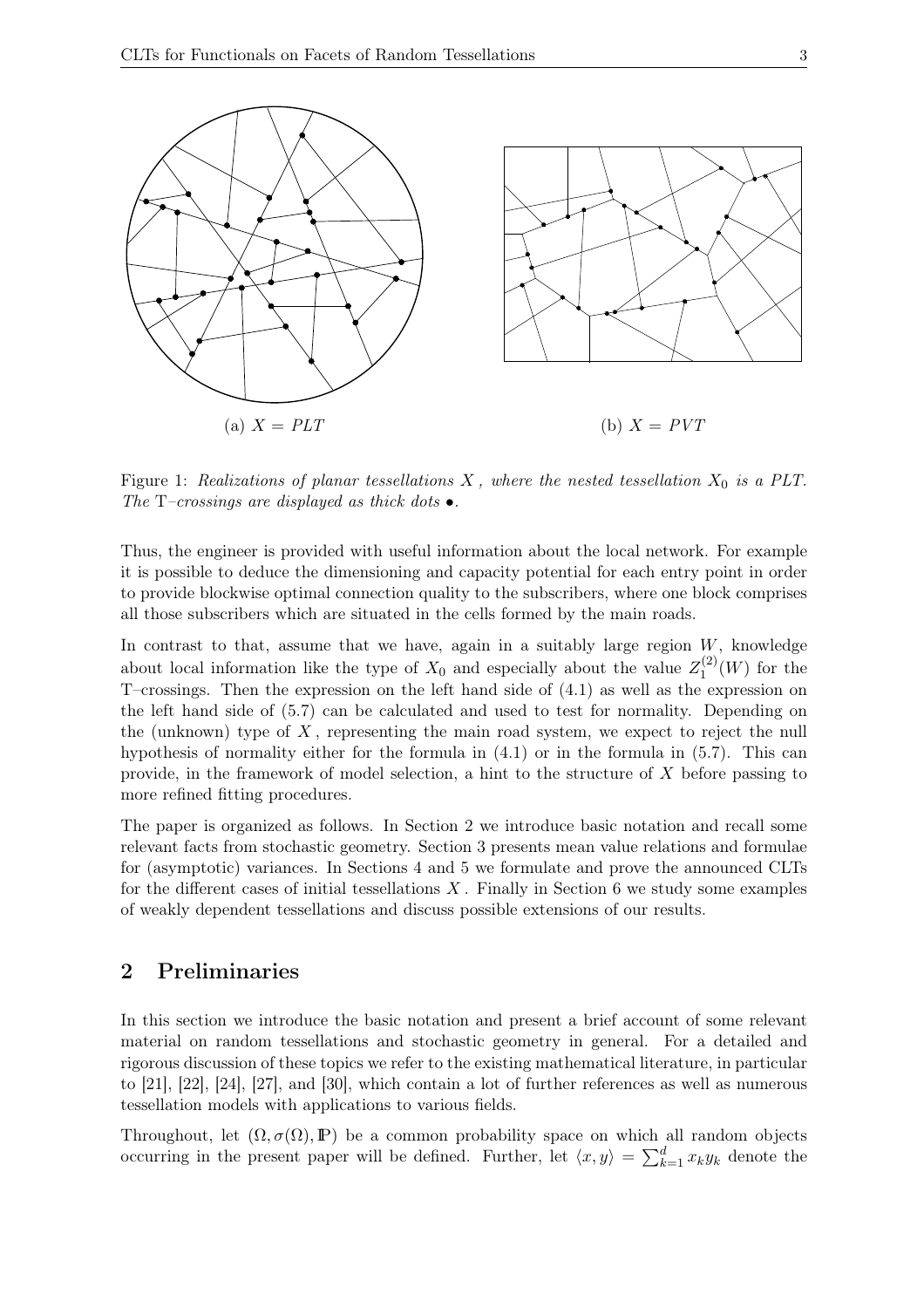scalar product of the coordinate vectors  $x = (x_1, \ldots, x_d)^\top$  and  $y = (y_1, \ldots, y_d)^\top$  in  $\mathbb{R}^d$ . By means of the Euclidean norm  $\|\cdot\| = \sqrt{\langle \cdot, \cdot \rangle}$  we define the closed ball  $B_r^d = \{x \in \mathbb{R}^d : \|x\| \leq r\}$ with radius  $r \geq 0$  centered at the origin and the unit sphere  $\mathbb{S}^{d-1} = \{x \in \mathbb{R}^d : ||x|| = 1\}$  in  $\mathbb{R}^d$ , respectively. Remember that each affine  $(d-1)$ –dimensional subspace H of  $\mathbb{R}^d$ , called hyperplane in  $\mathbb{R}^d$  in the sequel, admits a parameter representation  $H(p, v) = \{x \in \mathbb{R}^d :$  $\langle x, v \rangle = p$ . Here,  $p \in \mathbb{R}^1$  denotes the signed perpendicular distance of H from the origin, and  $v \in \mathbb{S}_{+}^{d-1} = \{(x_1, \ldots, x_d)^\top \in \mathbb{S}^{d-1} : x_d \geq 0\}$  is the directional vector belonging to the upper unit hemisphere. Further, let  $\nu_k(\cdot)$  designate the Lebesgue or k-volume measure in  $\mathbb{R}^k$ for  $k = 0, \ldots, d$ , where we briefly write  $\nu_d(\cdot) = |\cdot|$ . The k-dimensional Lebesgue measure will also be used instead of the k-dimensional Hausdorff measure on (affine)  $k$ -dimensional subspaces in  $\mathbb{R}^d$  for any  $k = 0, \ldots, d-1$ . As usual,  $\nu_0(\cdot)$  coincides with the counting measure, i.e.,  $\nu_0(B) = \#B$ . For brevity, put

$$
\kappa_d = |B_1^d| = \frac{\pi^{\frac{d}{2}}}{\Gamma(\frac{d}{2} + 1)}, \quad \text{where } \Gamma(s) = \int_0^\infty e^{-y} y^{s-1} dy \quad \text{for} \quad s > 0.
$$

The family of all non–empty closed, compact, and compact and convex sets in  $\mathbb{R}^d$  is denoted by  $\mathcal{F}'_d$ ,  $\mathcal{K}'_d$ , and  $\mathcal{C}'_d$  respectively. Note that  $\mathcal{B}(S)$  stands for the  $\sigma$ -algebra of Borel sets in the metric space  $S$ .

#### 2.1 Random Tessellations and Random Nestings

In this section we sketch the mathematical rigorous approach to random tessellations as used in stochastic geometry and we recall some basic facts, where we point to [21], [22], [24], [27], and [30] for a systematic study of these topics.

A tessellation of the  $\mathbb{R}^d$  is a countable family  $\tau = \{C_n\}_{n\geq 1}$  of convex bodies  $C_n \in \mathcal{C}'_d$  such that int  $C_n \neq \emptyset$  for all  $n$ , int  $C_n \cap \text{int } C_m = \emptyset$  for all  $n \neq m$ ,  $\bigcup_{n \geq 1} C_n = \mathbb{R}^d$ , and  $\sum_{n \geq 1} \mathbb{I}_{\{C_n \cap K \neq \emptyset\}}$  $\infty$  for any  $K \in \mathcal{K}'_d$ . Notice that the sets  $C_n$ , called the cells of  $\tau$ , are necessarily polytopes in  $\mathbb{R}^d$ . The family of all tessellations in  $\mathbb{R}^d$  is denoted by T. A random tessellation  $X = {\{\Xi_n\}}_{n \geq 1}$ in  $\mathbb{R}^d$  is a sequence of random convex bodies  $\Xi_n$  such that  $\mathbb{P}(X \in \mathcal{T}) = 1$ .

Note that a (stationary) random tessellation  $X$  can also be modelled as a (stationary) marked point process  $\sum_{n\geq 1} \delta_{[\alpha(\Xi_n),\Xi_n^0]}$ , where  $\alpha: \mathcal{C}'_d \to \mathbb{R}^d$  is a  $\mathcal{B}(\mathcal{F}'_d)$ -measurable mapping such that  $\alpha(C) \in C$  and  $\alpha(C+x) = \alpha(C) + x$  for any  $C \in \mathcal{C}_d'$  and  $x \in \mathbb{R}^d$ , and where  $\Xi_n^0 = \Xi_n - \alpha(\Xi_n)$ is the centered cell corresponding to  $\Xi_n$  which contains the origin. The point  $\alpha(C)$  is called the *associated point* of  $C$  and is mostly chosen to be the centroid or lexicographically smallest point of C.

Suppose that the stationary marked point process  $\sum_{n\geq 1} \delta_{[\alpha(\Xi_n),\Xi_n^0]}$  has positive and finite intensity  $\gamma = \mathbb{E} \# \{ n : \alpha(\Xi_n) \in [0,1)^d \}$ . By  $\mathcal{P}_d^0$  we denote the set of all compact and convex d-polytopes whose associated point is located at the origin. The corresponding Palm mark distribution  $P^0$  of X is then given by

$$
P^{0}(B) = \gamma^{-1} \mathbb{E} \# \{ n : \alpha(\Xi_n) \in [0,1)^d, \, \Xi_n^0 \in B \}, \qquad B \in \mathcal{B}(\mathcal{F}'_d) \cap \mathcal{P}_d^0. \tag{2.1}
$$

The notion typical cell of X refers to a random polytope  $\Xi^*: \Omega \to \mathcal{P}_d^0$  whose distribution coincides with  $P^0$ . Since the cells  $\Xi_n$  are space filling and nonoverlapping (up to a null set), we have the mean value relationship

$$
\frac{1}{\gamma} = \int_{\mathcal{P}_d^0} |C| \, P^0(dC) \,, \tag{2.2}
$$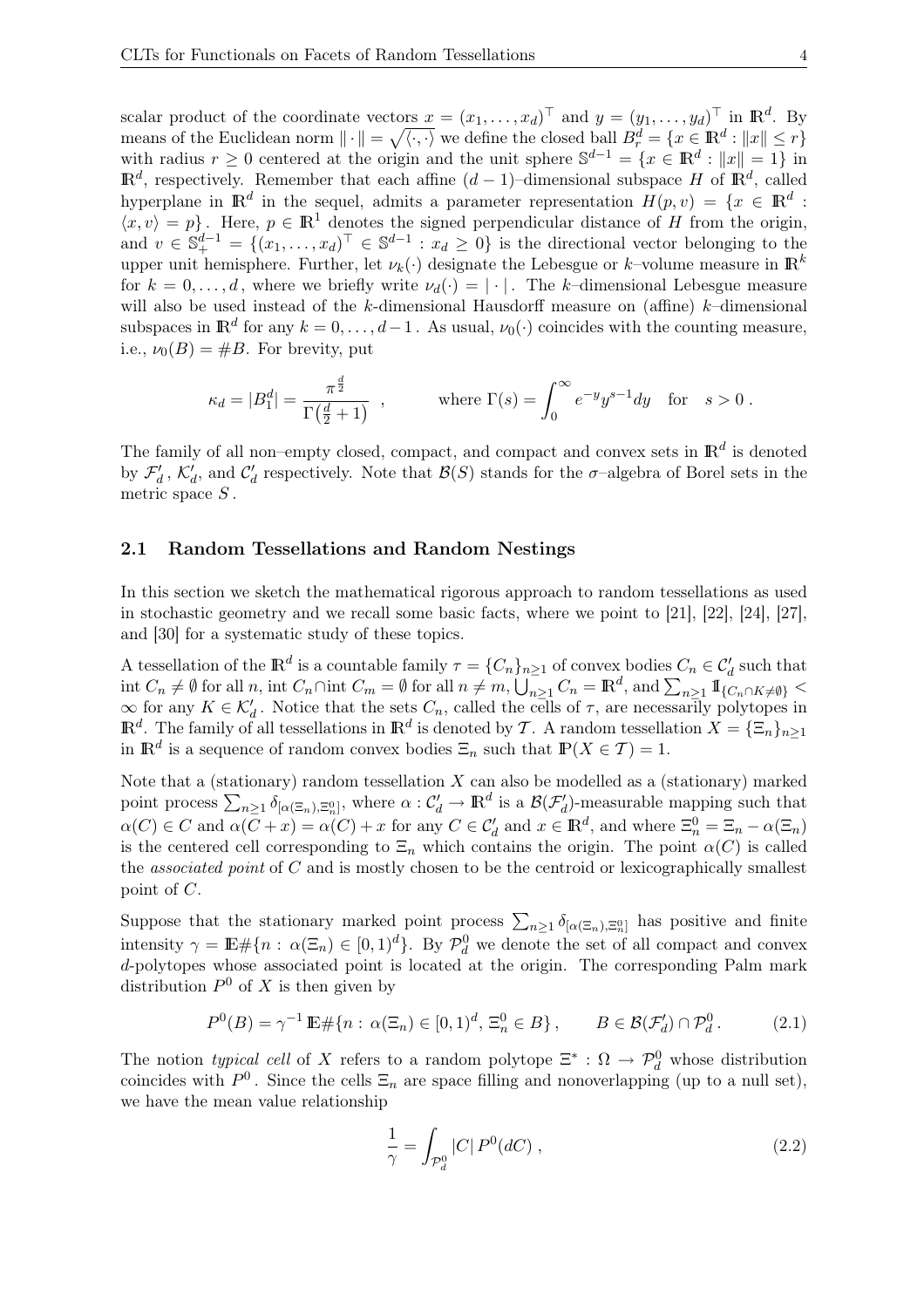i.e., the cell intensity  $\gamma$  equals the reciprocal of  $\mathbb{E}|\Xi^*|$  .

A (deterministic) iterated tessellation  $\tau = \{C_{n\ell} \cap C_n : \text{int } C_{n\ell} \cap \text{int } C_n \neq \emptyset\}$  in  $\mathbb{R}^d$  consists of an initial tessellation  $\tau = \{C_n\}_{n\geq 1}$  in  $\mathbb{R}^d$  and a sequence  $(\tau_n)_{n\geq 1}$  of component tessellations  $\tau_n = \{C_{n\ell}\}_{\ell \geq 1}$ . In order to define a random iterated tessellation, we can proceed along the lines of [19]. Let  $\Xi$  be a random convex body in  $\mathbb{R}^d$  with  $\mathbb{P}-a.s.$  nonempty interior, and let  $X = {\{\Xi_n\}_{n \geq 1}}$  be a random tessellation in  $\mathbb{R}^d$ . Then, the counting measure  $Y(\cdot | \Xi)$  defined by  $Y(B | \Xi) = \sum_{n \geq 1} \delta_{\Xi_n \cap \Xi}(B) 1\!\!1_{\{\text{int } \Xi_n \cap \text{int } \Xi \neq \emptyset\}}$  for  $B \in \mathcal{B}(\mathcal{F}'_d)$  is a point process in  $\mathcal{C}'_d$  describing a random tessellation of Ξ.

Furthermore, if  $X = {\{\Xi_n\}}_{n \geq 1}$  is an arbitrary random tessellation in  $\mathbb{R}^d$  and if  $X_n = {\{\Xi_n\}}_{\ell \geq 1}$ ,  $n = 1, 2...$ , are independent copies of a generic random tessellation  $X_0$  in  $\mathbb{R}^d$  drawn independent of X, the random counting measure  $Y(B) = \sum_n Y_n(B \mid \Xi_n)$ , where  $Y_n(B \mid \Xi_n) =$  $\sum_{\ell \geq 1} \delta_{\Xi_n\ell} \supseteq_{\pi_n}(B) \mathbbm{1}_{\{\text{int } \Xi_n\ell} \cap \text{int } \Xi_n \neq \emptyset\}}$  for  $B \in \mathcal{B}(\mathcal{F}'_d)$ , is called the point–process representation of an iterated random tessellation (briefly  $X/X_0$ –nesting) in  $\mathbb{R}^d$  with initial tessellation X and component tessellations  $X_1, X_2, \ldots$  Clearly, the point process Y is stationary (and isotropic), provided that both the initial tessellation X and the generic component tessellation  $X_0$  are stationary (and isotropic). Moreover, Y is ergodic if X possesses this property.

Each stationary (motion-invariant) random tessellation  $X = {\{\Xi_n\}}_{n \geq 1}$  in  $\mathbb{R}^d$  induces d stationary (motion-invariant) random lower dimensional manifold processes  $X^{(k)}$ , which are briefly called k–facet process of X for  $k = 0, 1, ..., d - 1$ . For example,  $X^{(0)}$  is the point process of vertices and  $X^{(1)}$  is the line segment process of *edges* of X.

To be precise,  $X^{(k)}$  is defined to be the union of all the k-facets of X, whereas  $\Xi_n^{(k)}$  denotes the union of all k–faces of its nth cell  $\Xi_n$ . Here, the k-facets of X are k–polytopes in  $\mathbb{R}^k$ which arise from a finite intersection of neighbouring cells of X. The  $(d-1)$ -faces of  $\Xi_n$  are  $(d-1)$ -polytopes in the boundary  $\partial \Xi_n$  and k-faces are defined recursivlely for  $k = 0, ..., d-2$  as k-polytopes in the relative boundaries of the  $(k+1)$ -faces. Note that the set of all k-faces may differ from the set of k-facets and that, for example in [27], Chapter 6,  $X^{(k)}$  is used slightly differently to denote the point process of  $k$ –facets.

A random tessellation  $X = {\{\Xi_n\}}_{n \geq 1}$  in  $\mathbb{R}^d$  is said to be *normal* (or *ordinary*) if  $\mathbb{P}-$ a.s. every k-facet of X lies in the bounderies of exactly  $d - k + 1$  cells,  $k = 0, ..., d - 1$ . Many real life tessellations in  $\mathbb{R}^2$  and  $\mathbb{R}^3$  possess this property, which motivates the term 'normal'. There are important classes of stationary tessellations in  $\mathbb{R}^d$  whose cells are constructed (realizationwise) according to specific geometric rules from the atoms of a stationary point process in  $\mathbb{R}^d$ . Among them are Voronoi and Laguerre tessellations, see for example [24] for details, which turn out to be normal if the generating point process is Poisson, see [21]. It seems that this fact remains preserved for a large class of (even instationary) generating point processes which are mixing in certain sense or/and whose higher-order moment measures possess Lebesgue densities. In [13] it is shown that Voronoi tessellations in  $\mathbb{R}^d$  are normal if the  $(d+2)$ thorder product density of the generating stationary point process exists. Finally, it should be mentioned that there are more general definitions of tessellations, cf. e.g. [32], allowing for the rigorous treatment of random tessellations which do not necessarily consist of only convex cells. Without doubt, the most prominent example is the Johnson-Mehl tessellation, see also [24] for details. For this model CLTs have been proved based on  $\alpha$ -mixing conditions derived from the generating (Poisson) point process, cf. [4] and [5].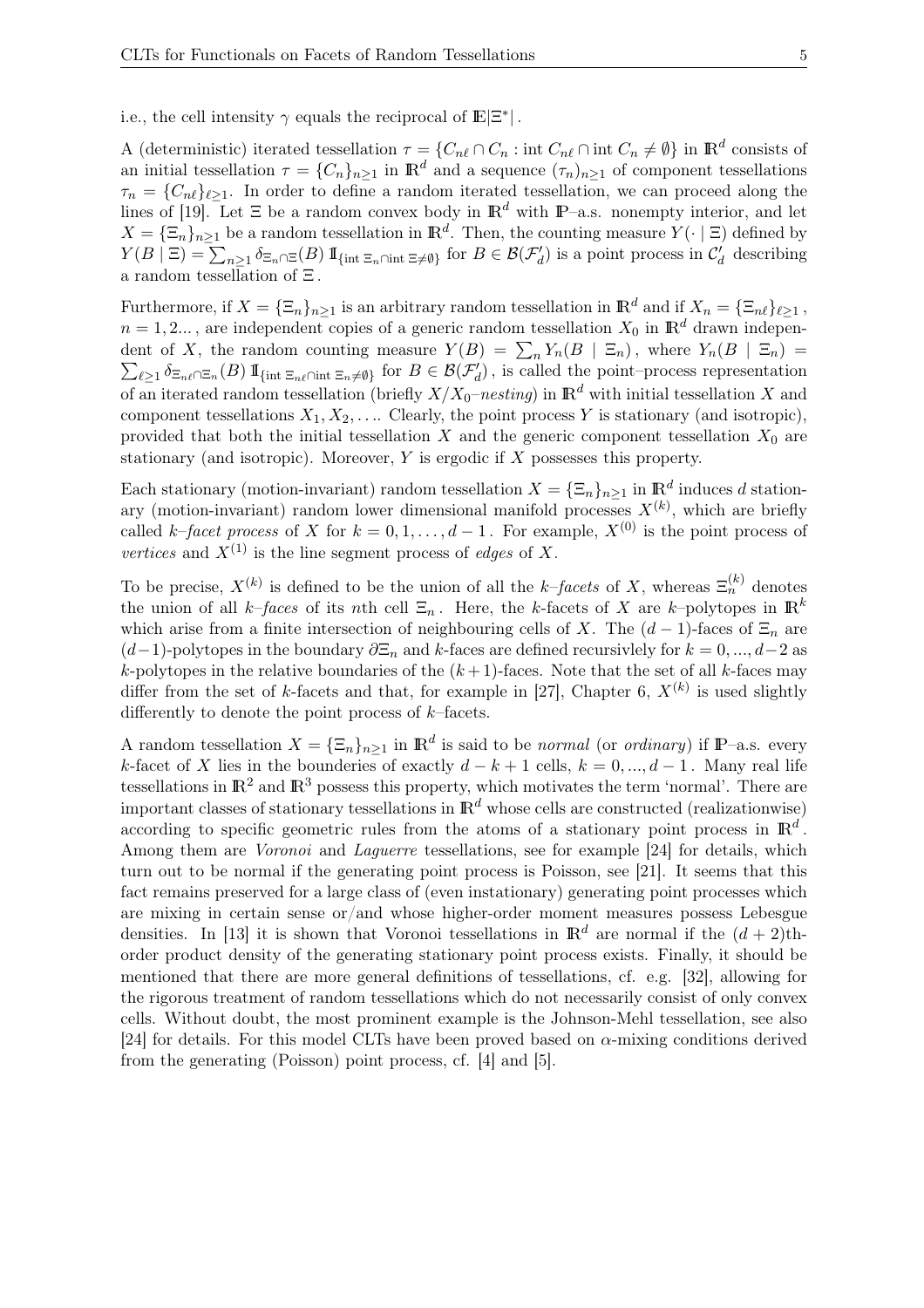#### 2.2 Stationary Poisson Hyperplane Tessellations

Let  $\Psi = \sum_{i\geq 1} \delta_{[P_i, V_i]}$  be a stationary and independently marked Poisson point process on the real line  $\mathbb{R}^1$  with intensity  $\lambda$  and mark distribution  $\Theta$  on the mark space  $\mathbb{S}^{d-1}_+$ , see [6]. By means of the parameter representation  $H(p, v)$ ,  $(p, v) \in \mathbb{R}^1 \times \mathbb{S}^{d-1}_+$  of a hyperplane in  $\mathbb{R}^d$ we may represent a Poisson hyperplane process (PHT) Φ (defined in [27] as point process on the space of affine  $(d-1)$ -dimensional subspaces in  $\mathbb{R}^d$ ) with intensity  $\lambda$  and (spherical) orientation distribution Θ by

$$
\Phi = \sum_{i \ge 1} \delta_{H(P_i, V_i)} \,. \tag{2.3}
$$

The Poisson hyperplane process  $\Phi$  given in (2.3) is said to be *nondegenerate* if  $\Theta(H(0, v) \cap$  $\mathbb{S}_{+}^{d-1}$   $<$  1 for any  $v \in \mathbb{S}_{+}^{d-1}$ . In this case, (2.3) induces stationary k-flat processes  $\Phi_k$  for  $k = 0, 1, ..., d - 1$  whose countable support consists of the affine k-dimensional subspaces (kintersection flats)  $H(P_{i_1}, V_{i_1}) \cap \cap H(P_{i_{d-k}}, V_{i_{d-k}})$  for pairwise distinct indices  $i_1, ..., i_{d-k} \ge$ 1. The union of these k-flats coincides with the k-facet process  $X^{(k)}$  of the corresponding stationary PHT  $X = {\sum_{n}}_{n \geq 1}$  generated by (2.3). The cells  $\Xi_n, n \geq 1$  are bounded dpolytopes (P-a.s.) if and only if  $\Phi$  is nondegenerate, see [27], Chapter 6. Furthermore, this property implies that the stationary k-volume measure  $\vartheta_{k,d}(\cdot)$  associated with  $\Phi_k$  (respectively  $X^{(k)}$ ) and defined by

$$
\vartheta_{k,d}(B) = \frac{1}{(d-k)!} \sum_{i_1,\dots,i_{d-k} \ge 1} \nu_k(\bigcap_{j=1}^{d-k} H(P_{i_j}, V_{i_j}) \cap B) \qquad \text{for bounded } B \in \mathcal{B}(\mathbb{R}^d), \quad (2.4)
$$

where  $\sum^*$  denotes summation over pairwise distinct indices, has positive intensity

$$
\lambda_{k,d} = \mathbb{E} \vartheta_{k,d}([0,1)^d) = \frac{(2\lambda)^{d-k}}{(d-k)! \kappa_d} \mathbb{E} g_{k,d}(Q_0, V_0) \quad \text{for } k = 0, 1, ..., d-1.
$$
 (2.5)

Here, the function  $(p, v) \mapsto g_k^{(d)}$  $\mathbf{g}_k^{(d)}(p,v)$  is defined on  $[-1,1] \times \mathbb{S}_+^{d-1}$  by

$$
g_{k,d}(p,v) = \mathbb{E}\nu_k(\bigcap_{i=1}^{d-k-1}H(Q_i,V_i)\cap H(p,v)\cap B_1^d),\tag{2.6}
$$

where  $(Q_i, V_i)$ ,  $i = 0, 1, ..., d - 1$ , are i.i.d. random vectors with independent components. Note that the generic random variable  $Q_0$  is uniformly distributed on [−1, 1] and the generic random vector  $V_0$  has the orientation distribution  $\Theta$ ; see [15].

It is well-known from convex geometry, see [26], Chapter 3.5, that the probability measure  $\Theta$  on  $\mathbb{S}_{+}^{d-1}$  determines a unique centrally symmetric convex body  $Z_{\Theta}$ , called the *associated* zonoid, which is given by

$$
h(Z_{\Theta}, u) = \int_{\mathbb{S}_+^{d-1}} |\langle u, v \rangle| \Theta(\mathrm{d}v) \quad \text{for } u \in \mathbb{R}^d,
$$

where  $h(K, u) = \max_{x \in K} \langle u, x \rangle$  denotes the support function of an arbitrary  $K \in \mathcal{C}'_d$ .

In [16] the following closed-form expression of  $g_{k,d}(p, v)$  in terms of  $Z_{\Theta}$  has been derived

$$
g_{k,d}(p,v) = \frac{(d-k-1)! \kappa_{d-1}}{2^{d-k-1}} \left(1 - p^2\right)^{(d-1)/2} \mathbb{I}_{[-1,1]}(p) \, V_{d-k-1}^{(d-1)}(Z_\Theta^v) \,,\tag{2.7}
$$

where  $K^v$  denotes the image of  $K \in \mathcal{C}'_d$  under orthogonal projection onto  $H(0, v)$  and  $V_j^{(d-1)}$  $j^{(u-1)}(K)$ stands for the intrinsic *j*-volume of  $K \in \mathcal{C}'_{d-1}$ . Using the relationship

$$
j V_j^{(d)}(Z_{\Theta}) = \int_{\mathbb{S}_+^{d-1}} V_{j-1}^{(d-1)}(Z_{\Theta}^v) \Theta(\mathrm{d}v) \quad \text{for } j = 1, ..., d,
$$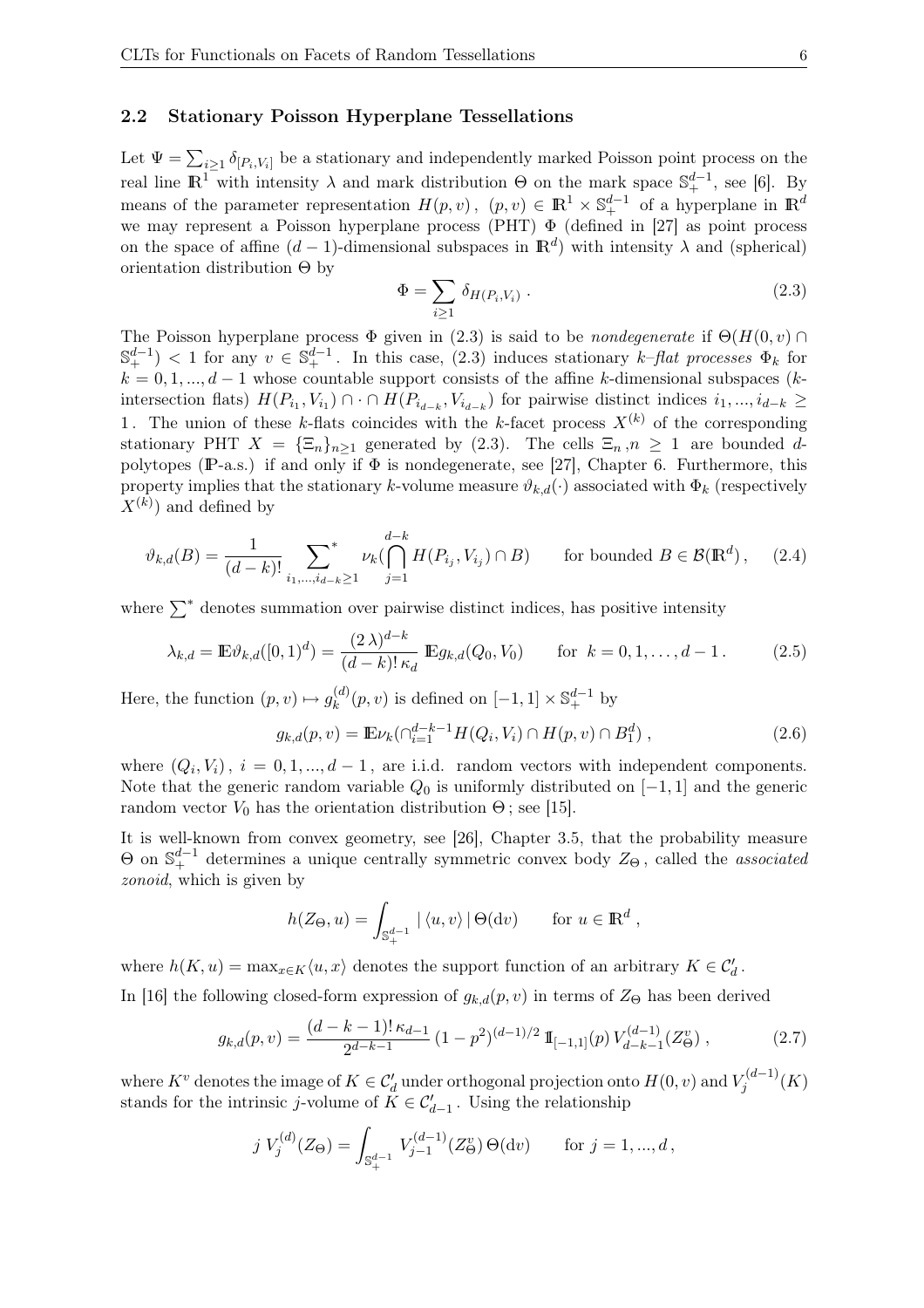cf. [31], [26], Chapter 3.5, and [16], combined with (2.5) and (2.7) yields that  $\lambda_{k,d}$  =  $\lambda^{d-k}$   $V_{d-l}^{(d)}$  $d_{d-k}^{(u)}(Z_{\Theta})$  for  $k = 0, 1, ..., d-1$ , which has already been stated in [20], Chapter 6.

The stationary Poisson hyperplane process  $\Phi$  given in (2.3) is isotropic (and hence motioninvariant) if and only if  $\Theta$  is the uniform distribution, which means that  $Z_{\Theta} = \frac{\kappa_{d-1}}{d\kappa_d}$  $\frac{\kappa_{d-1}}{d\,\kappa_d}\,B_1^d$ . This in turn leads to the explicit formula

$$
\lambda_{k,d} = \binom{d}{k} \frac{\kappa_d}{\kappa_k} \left(\frac{\kappa_{d-1}}{d \kappa_d}\right)^{d-k} \lambda^{d-k} \quad \text{for } k = 0, 1, \dots, d-1.
$$
 (2.8)

Now we are in a position to formulate a CLT for the total k-volume  $\vartheta_{k,d}(B_{\varrho}^d)$  of the support of the k-flat process  $\Phi_k$  contained in the ball  $B_{\varrho}^d$ . This result has been proved in [15] even in a multidimensional version.

**Theorem 2.1** Let  $\Phi = \sum_{i \geq 1} \delta_{H(P_i, V_i)}$  be a stationary nondegenerate Poisson hyperplane process with orientation distribution  $\Theta$  on  $\mathbb{S}^{d-1}_+$  and intensity  $\lambda > 0$ . Then

$$
\frac{\vartheta_{k,d}(B^d_\varrho) - \lambda_{k,d} |B^d_\varrho|}{|B^d_\varrho|^{1-1/2d}} \xrightarrow[\varrho \to \infty]{\mathrm{d}} \mathcal{N}\big(0, \sigma_{k,d}^2\big) \quad \text{for} \quad k = 0, 1, \dots, d - 1 \,, \tag{2.9}
$$

where

$$
\sigma_{k,d}^2 = \lim_{\varrho \to \infty} \frac{\text{Var}(\vartheta_k^{(d)}(B_{\varrho}^d))}{|B_{\varrho}^d|^{2-1/d}} = \frac{(2\,\lambda)^{2d-2k-1}}{((d-k-1)!)^2 \,\kappa_d^{2-1/d}} \, \mathbb{E}g_{k,d}^2(Q_0, V_0) \tag{2.10}
$$

with  $g_{k,d}(p, v)$  and  $(Q_0, V_0)$  defined by (2.6). If  $\Phi$  is additionally isotropic, i.e.,  $\Theta$  is the uniform distribution on  $\mathbb{S}^{d-1}_+$ , then  $\lambda_{k,d}$  is given by (2.8) and  $\sigma_{k,d}^2$  takes the explicit form

$$
\sigma_{k,d}^2 = \lambda^{2d-2k-1} \frac{2^{2d-1} \kappa_d^{1/d}}{(2d-1)!} \binom{d-1}{k}^2 \left(\frac{d! \kappa_{d-1}}{k! \kappa_k}\right)^2 \left(\frac{\kappa_{d-1}}{d \kappa_d}\right)^{2(d-k)}.
$$
 (2.11)

Note that even in the anisotropic case we have that

$$
\sigma_{d-1,d}^2 = \lambda \frac{2^{2d-1} \kappa_{d-1}^2}{(2d-1)! \kappa_d^{2-1/d}},
$$
\n(2.12)

i.e.,  $\sigma_{d-1,d}^2$  coincides with the left hand side of (2.11) for  $k = d - 1$ . This is accounted to the fact that the  $(d-1)$ -volume of the hyperplanes  $H(P_i, V_i)$  within the ball  $B_{\varrho}^d$  does not depend on  $V_i$  and so the distribution of  $\vartheta_{k,d}(B_{\varrho}^d)$  is independent of the orientation distribution  $\Theta$ . Furthermore, we mention that in [16] Theorem 2.1 could be extended to non-spherical convex sampling windows  $W_{\rho} = \rho W_1$ ; cf. Section 5 below. However, in this case the formulae (2.7) and  $(2.11)$  depend on  $W_1$  and are less explicit.

## 3 First– and Second–Order Moment Formulae

Let  $X = {\{\Xi_n\}}_{n \geq 1}$  be a stationary random tessellation of the  $\mathbb{R}^d$  and let  $X_0$  be a motioninvariant tessellation independent of X. We consider an  $X/X_0$ -nesting in  $\mathbb{R}^d$  as in Section 2.1, observed within a convex sampling window  $W$ . In order to calculate expectation and variance of the random variables  $Z_k^{(d)}$  $\binom{a}{k}$  in (1.1) for  $k = 1, ..., d - 1$  we need two intensity values.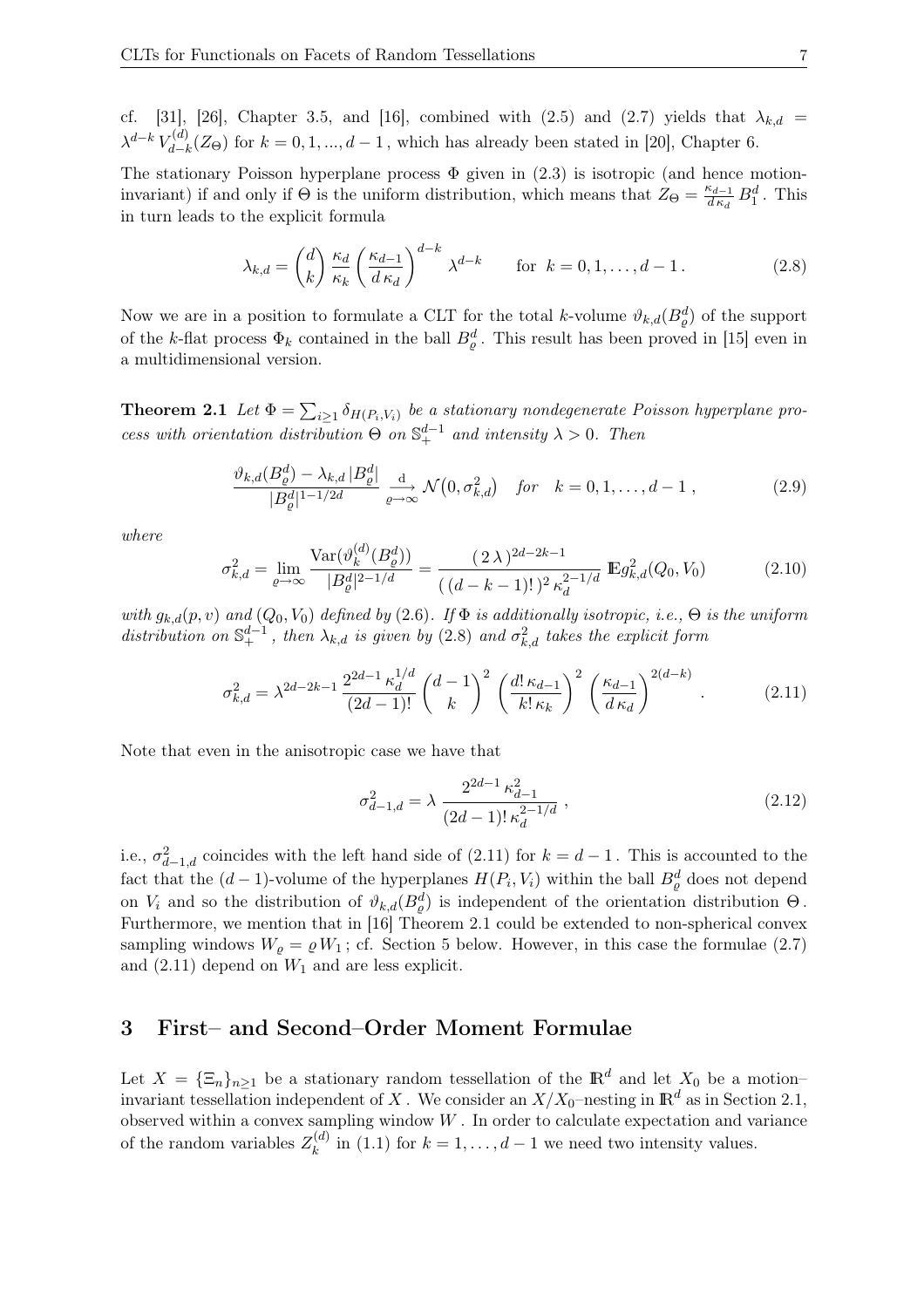First, we consider  $\lambda_0^{(k,d)}$  $\alpha_0^{(k,a)}$ , the intensity of the stationary  $(k-1)$ -dimensional manifold process  $X_0^{(d-1)} \cap L$  generated by the intersection of the  $(d-1)$ -facet process  $X_0^{(d-1)}$  with an arbitrary k-flat L in  $\mathbb{R}^d$ . Since  $X_0^{(d-1)}$  $\binom{a-1}{0}$  is motion–invariant by the assumption of motion–invariance of  $X_0$ , we may identify L with  $\mathbb{R}^k$  so that  $\lambda_0^{(k,d)}$  $\int_0^{\kappa,a}$  can be defined by

$$
\lambda_0^{(k,d)} = \mathbb{E}\,\nu_{k-1}(X_0^{(d-1)} \cap \mathbb{R}^k \cap [0,1)^k) , \qquad 1 \le k \le d-1 . \tag{3.1}
$$

By using quite general stereological relationships derived in [18] we may express  $\lambda_0^{(k,d)}$  $\int_0^{\kappa,\omega}$  by the (full dimensional) intensity  $\lambda_0^{(d,d)} = \mathbb{E} \nu_{d-1}(X_0^{(d-1)} \cap [0,1]^d)$  of the manifold process of  $(d-1)$ -facets  $X_0^{(d-1)}$  $_0^{(a-1)}$  through

$$
\lambda_0^{(k,d)} = c_k^{(d)} \ \lambda_0^{(d,d)} \quad \text{with} \quad c_k^{(d)} = \frac{\Gamma(\frac{k+1}{2}) \Gamma(\frac{d}{2})}{\Gamma(\frac{k}{2}) \Gamma(\frac{d+1}{2})} \,, \qquad 1 \le k \le d-1 \,. \tag{3.2}
$$

Further, let

$$
\mu_k^{(d)} = \mathbb{E}\nu_k(X^{(k)} \cap [0,1)^d)
$$
\n(3.3)

denote the intensity of the stationary k–facet process  $X^{(k)}$  associated with X. To avoid rather involved formulae, in particular for the variance of  $Z_k^{(d)}$  $\kappa^{(u)}(W)$ , we put an additional condition on the tessellation  $X = {\{\Xi_n\}}_{n\geq 1}$ .

**Condition F**. For  $k = 1, ..., d - 1$  assume that there exists a non–random integer  $m_k^{(d)} \ge 1$ such that

$$
m_k^{(d)} \nu_k(X^{(k)} \cap W) = \sum_{n \ge 1} \nu_k(\Xi_n^{(k)} \cap W) \quad \mathbb{P}\text{-a.s.} \ ,
$$

for any  $W \in \mathcal{C}'_d$  with  $|W| > 0$ .

Condition F means that, for  $k = 1, ..., d-1$ , each k–facet of X lies in a constant number  $m_k^{(d)}$  $k^{(u)}$  of k-faces of cells  $\Xi_n$ ,  $n \geq 1$ . Obviously, Condition F is satisfied for any planar tessellation with  $m_{1}^{(2)} = 2$ . For  $d \geq 3$ , by the very definition, any normal tessellation X obeys Condition F with  $m_k^{(d)} = d - k + 1$ , and a nondegenerate stationary Poisson hyperplane tessellation X is easily seen to satisfy Condition F with  $m_k^{(d)} = 2^{d-k}$ , see [27]. Note however that Poisson–Delaunay tessellations do not satisfy Condition F for  $d \geq 3$ .

**Lemma 3.1** Consider an  $X/X_0$ –nesting in  $\mathbb{R}^d$  with stationary initial tessellation  $X = {\{\Xi_n\}}_{n\geq 1}$ and motion–invariant component tessellation  $X_0$ . Assume that X satisfies Condition F and  $that\ 0 < \gamma^{-1} = \mathbb{E}|\Xi^*| < \infty$ , cf. (2.2). If  $\mu_k^{(d)} < \infty$  or, equivalently,  $\mathbb{E} \nu_k(\Xi^{*(k)}) < \infty$ , and  $\lambda_0^{(k,d)} < \infty$  for any  $k = 1, ..., d - 1$ , then

$$
\mathbb{E}Z_k^{(d)}(W) = \lambda_0^{(k,d)} m_k^{(d)} \mu_k^{(d)} |W| \quad \text{for any } W \in \mathcal{C}'_d, \quad k = 1, ..., d - 1. \tag{3.4}
$$

Moreover, if additionally

$$
\mathbb{E}\,\nu_k^2(\,X^{(k)}\cap[0,1)^d) < \infty \qquad \text{and} \qquad \int_{\mathcal{P}_d^0} \mathbb{E}\,\nu_{k-1}^2(\,X_0^{(d-1)}\cap C^{(k)}\,) \,P^0(dC) < \infty \,,\tag{3.5}
$$

then for  $W \in \mathcal{C}'_d$  and  $k = 1, ..., d - 1$ ,

$$
\operatorname{Var}\big(Z_k^{(d)}(W)\big) \ = \gamma \ \int_{\mathcal{P}_d^0} \int_{\mathbf{R}^d} \operatorname{Var}\big(\nu_{k-1}(X_0^{d-1} \cap C^{(k)} \cap (W-x))\big) \, dx \, P^0(dC) \\ \ + \ \left(\lambda_0^{(k,d)} m_k^{(d)}\right)^2 \operatorname{Var}\big(\nu_k(X^{(k)} \cap W)\big) \, . \tag{3.6}
$$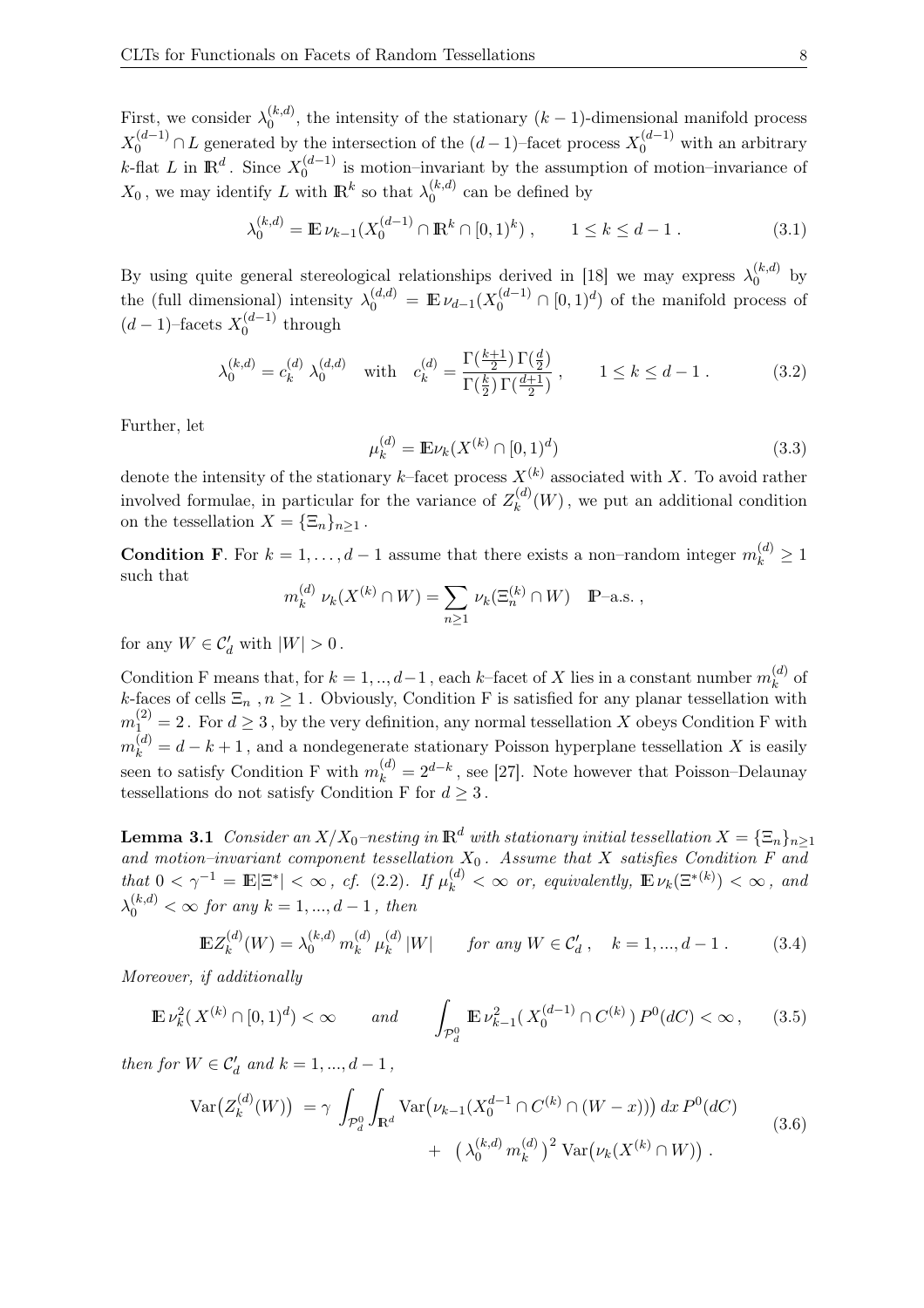**Proof** Let  $k \in \{1, ..., d-1\}$  be fixed and let  $\mathbb{E}_X(\cdot)$  denote the conditional expectation  $\mathbb{E}(\cdot|X)$ given the tessellation  $X = {\{\Xi_n\}}_{n \geq 1}$ . Hence, we may rewrite the expectation of  $Z_k^{(d)}$  $\chi_k^{(u)}(W)$ introduced in (1.1) as

$$
\mathbb{E} Z_k^{(d)}(W) = \mathbb{E} \sum_{n \ge 1} \mathbb{E}_X \nu_{k-1}(X_0^{(d-1)} \cap \Xi_n^{(k)} \cap W) .
$$

Owing to the motion-invariance of  $X_0^{(d-1)}$  $\binom{(a-1)}{0}$ , we get, together with  $(3.1)$ , that

$$
\mathbb{E}_X \nu_{k-1}(X_0^{(d-1)} \cap \Xi_n^{(k)} \cap W) = \lambda_0^{(k,d)} \nu_k(\Xi_n^{(k)} \cap W)
$$

for any cell  $\Xi_n$ . In view of Condition F we may proceed with writing that

$$
\mathbb{E}_X Z_k^{(d)}(W) = \lambda_0^{(k,d)} \sum_{n \ge 1} \nu_k(\Xi_n^{(k)} \cap W) = \lambda_0^{(k,d)} m_k^{(d)} \nu_k(X^{(k)} \cap W) . \tag{3.7}
$$

Combined with the stationarity of  $X^{(k)}$  this gives  $\mathbb{E} \nu_k(X^{(k)} \cap W) = \mu_k^{(d)}$  $\int_{k}^{(u)} |W|$ , which in turn proves (3.4). Recall that by using the notion of the typical cell, cf. (2.2), we have that

$$
\mathbb{E}\sum_{n\geq 1}\nu_k(\Xi_n^{(k)}\cap W)=\gamma\,\mathbb{E}\nu_k(\Xi^{*(k)})\,|W|\ \ (-m_k^{(d)}\,\lambda_{k,d}\,|W|)
$$

which establishes the relationship  $\mathbb{E} \nu_k(\Xi^{*,(k)}) = m_k^{(d)}$  $_{k}^{(d)}\lambda_{k,d}\mathbb{E}|\Xi^*|$ . To verify (3.6) we start with well-known identity

$$
Var\left(Z_k^{(d)}(W)\right) = \mathbb{E}\left(\text{Var}_X Z_k^{(d)}(W)\right) + \text{Var}\left(\mathbb{E}_X Z_k^{(d)}(W)\right),\tag{3.8}
$$

where  $\text{Var}_X(\cdot)$  denotes the conditional variance  $\text{Var}(\cdot|X)$  given X. Since, conditional on the tessellation  $X = {\{\Xi_n\}}_{n \geq 1}$  the random measures  $\vartheta_1^{(k)}$  $1 \choose 1$  (c),  $\vartheta_2^{(k)}(\cdot)$ ,... in (1.2) are stochastically independent, we get that

$$
\text{Var}_X \, Z_k^{(d)}(W) = \sum_{n \ge 1} \text{Var}_X \left( \nu_{k-1}(X_0^{(d-1)} \cap \Xi_n^{(k)} \cap W) \right). \tag{3.9}
$$

With  $\Xi_n = \Xi_n^0 + \alpha(\Xi_n)$  we may apply the refined Campbell theorem to the stationary marked point process  $\sum_{n\geq 1} \delta_{[\alpha(\Xi_n),\Xi_n^0]}$ , cf. [6] or [21], where we find together with (2.1) that

$$
\mathbb{E}(\text{Var}_X Z_k^{(d)}(W)) = \gamma \int_{\mathbf{R}^d} \int_{\mathcal{P}_d^0} \text{Var}(\nu_{k-1}(X_0^{(d-1)} \cap (C^{(k)} + x) \cap W)) P^0(dC) dx
$$
  
=  $\gamma \int_{\mathcal{P}_d^0} \int_{\mathbf{R}^d} \text{Var}(\nu_{k-1}(X_0^{(d-1)} \cap C^{(k)} \cap (W - x))) dx P^0(dC).$  (3.10)

Here we used (3.5), the stationarity of  $X_0^{(d-1)}$  $\binom{(a-1)}{0}$ , Fubini's theorem, and the fact that

$$
\nu_{k-1}((B + x) \cap W) = \nu_{k-1}(B \cap (W - x))
$$

for any bounded  $B \in \mathcal{B}(\mathbb{R}^{k-1})$  and  $x \in \mathbb{R}^d$ . The existence of the inner Lebesgue integral in the second line of (3.10) is also seen by applying Fubini's theorem and the second condition of (3.5), i.e.,

$$
\int_{\mathbf{R}^d} \mathbb{E} \nu_{k-1}^2(X_0^{(d-1)} \cap C^{(k)} \cap (W - x)) dx
$$
\n
$$
= \mathbb{E} \int_{X_0^{(d-1)} \cap C^{(k)}} \int_{X_0^{(d-1)} \cap C^{(k)}} |(W - u) \cap (W - v)| \nu_{k-1}(du) \nu_{k-1}(dv)
$$
\n
$$
\leq \mathbb{E} \nu_{k-1}^2(X_0^{(d-1)} \cap C^{(k)}) |W|.
$$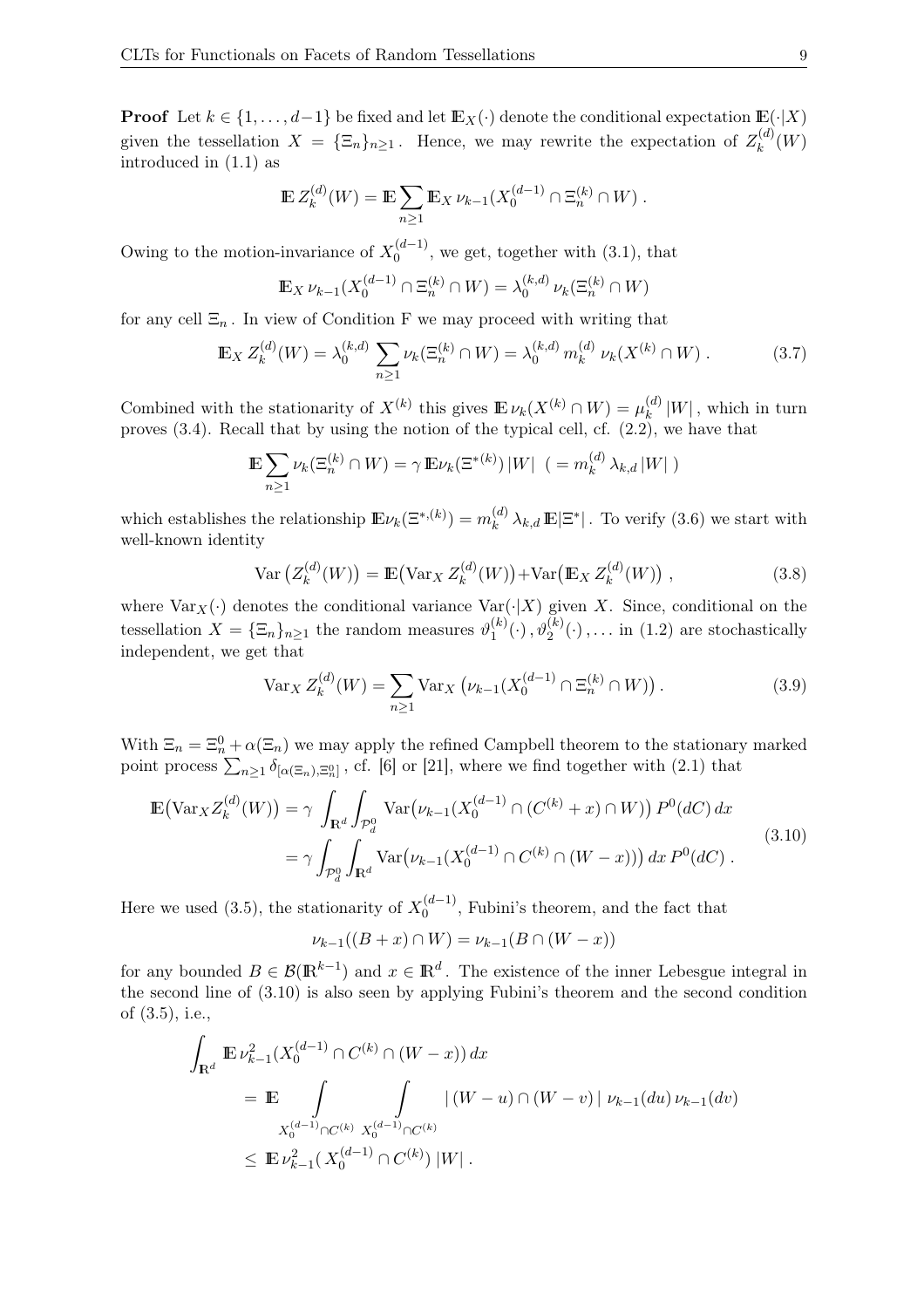From (3.7) combined with the first condition in (3.5) it is immediately seen that the second term on the right hand side of (3.8) is finite and takes the form

$$
Var(E_X Z_k^{(d)}(W)) = (\lambda_0^{(k,d)} m_k^{(d)})^2 Var(\nu_k(X^{(k)} \cap W)).
$$

The latter equality together with  $(3.10)$  and  $(3.8)$  confirms the validity of  $(3.6)$ .

The second condition of (3.5) imposes restrictions on both the initial and the component tessellation. Note that this condition is fulfilled if

$$
\mathbb{E}\,\nu_{k-1}^2(X_0^{(d-1)}\cap\mathbb{R}^k\cap[0,1)^k) < \infty \qquad \text{and} \qquad \mathbb{E}\,N_k^2(\Xi^*)\big(1+D(\Xi^*)\big)^{2k} < \infty \tag{3.11}
$$

for  $k = 1, ..., d - 1$ , where  $N_k(C)$  and  $D(C) = \sup\{|x - y| : x, y \in C\}$  denote the number of k-faces and the diameter of the d-polytope  $C \in \mathcal{P}_d^0$ , respectively. To see that (3.11) implies indeed the second condition in (3.5) we write  $C^{(k)}$  as union of the k-faces  $C_l^{(k)}$  $l_l^{(k)}, l = 1, ..., N_k(C)$ , and use the motion-invariance of  $X_0^{(d-1)}$  $_0^{(u-1)}$  to get the estimate

$$
\mathbb{E}\,\nu_{k-1}^2(X_0^{(d-1)}\cap C^{(k)}) \leq \mathbb{E}\,\Big(\sum_{l=1}^{N_k(C)}\nu_{k-1}(X_0^{(d-1)}\cap C_l^{(k)})\Big)^2\\ \leq N_k^2(C)\,\mathbb{E}\,\nu_{k-1}^2(X_0^{(d-1)}\cap \mathbb{R}^k\cap [0,D(C))^k)\\ \leq N_k^2(C)\,\big(1+D(C)\big)^{2k}\,\mathbb{E}\,\nu_{k-1}^2(X_0^{(d-1)}\cap \mathbb{R}^k\cap [0,1)^k)
$$

for  $k = 1, ..., d - 1$ .

Note that if  $\vartheta_n^{(k)}(\cdot)$  acts on the interior of  $\Xi_n$  as supposed in [14], the conditional expectation  $\mathbb{E}_X \vartheta_n^{(k)}(W)$  is a constant multiple of  $|\Xi_n \cap W|$  and therefore  $\mathbb{E}_X Z^{(d)}_k$  $\chi_k^{(d)}(W) = \sum_{n\geq 1} \mathbb{E}_X \vartheta^{(k)}_n(W)$ is proportional to  $|W|$ . In this case the second variance term on the right–hand side of (3.8) vanishes. Due to this fact the formula for the variance of  $Z_k^{(d)}$  $k^{(u)}(W)$  given in Heinrich et al. (2005) is relatively simple and the ergodicity of the initial tessellation  $X$  suffices to prove asymptotic normality of  $Z_k^{(d)}$  $\binom{u}{k}(W)$  .

## 4 CLTs for manifold processes on facets of a stationary PHT

In this section we consider the random measures  $\vartheta_n^{(k)}(\cdot)$  given in (1.2) for  $n \geq 1$  whose support lies in the cell boundaries  $\partial \Xi_n$ , more precisely in the k-facets (for  $k = 1, \ldots, d - 1$ ), of a nondegenerate stationary PHT  $X = {\{\Xi_n\}}_{n \geq 1}$  in  $\mathbb{R}^d$ . For the sake of simplicity we assume in this section that the sampling window W is the d-dimensional ball  $B_{\varrho}^{d}$  centered at the origin and with radius  $\rho > 0$ . For more general expanding sampling windows we refer to the comment at the end of Section 2.2. By Theorem 2.1 combined with the geometric and probabilistic properties of PHTs, we prove a CLT (as  $\varrho \to \infty$ ) for the total  $(k-1)$ -volume of the sets (contained in  $B_{\varrho}^{d}$ ) arising from the intersection of the k-faces of  $\Xi_n$  with the  $(d-1)$ -facets of the component tessellations  $X_n$  for  $n \geq 1$ .

**Theorem 4.1** Let  $X = {\{\Xi_n\}}_{n \geq 1}$  be the stationary PHT in  $\mathbb{R}^d$  generated by a stationary nondegenerate Poisson hyperplane process  $\Phi$  given in (2.3) with orientation distribution  $\Theta$  and intensity  $\lambda > 0$ . Furthermore, let  $X_0$  be a motion-invariant random tessellation in  $\mathbb{R}^d$  having the intensities  $\lambda_0^{(k,d)} > 0$ , cf. (3.1) and (3.2), respectively. Assume  $\mathbb{E} \nu_{k-1}^2 (X_0^{(d-1)} \cap \mathbb{R}^k \cap$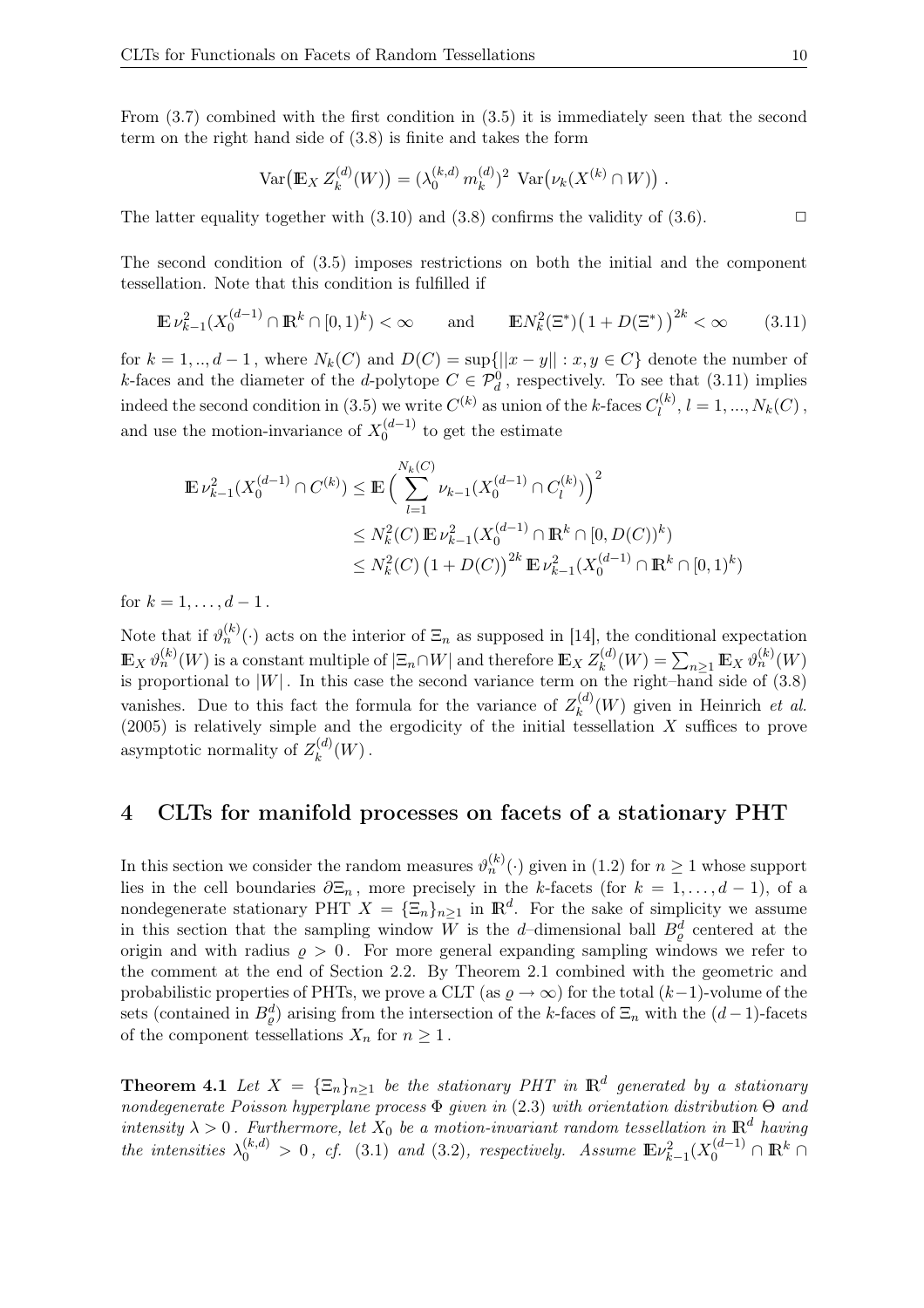$(0,1]^k$   $<$   $\infty$  for  $k = 1, \ldots, d-1$  and that the corresponding  $X/X_0$ -nesting is observed through the spherical sampling window  $B^d_{\varrho}$ . Then,

$$
\frac{Z_k^{(d)}(B_{\varrho}^d) - \widetilde{\mu}_k^{(d)} |B_{\varrho}^d|}{|B_{\varrho}^d|^{1-1/(2d)}} \xrightarrow[\varrho \to \infty]{\text{d}} \mathcal{N}\left(0, \widetilde{\sigma}_{k,d}^2\right) \quad \text{for} \quad k = 1, \dots, d-1 \tag{4.1}
$$

where

$$
\widetilde{\mu}_{k}^{(d)} = 2^{d-k} \lambda_{0}^{(k,d)} \lambda_{k,d} , \quad \widetilde{\sigma}_{k,d}^{2} = \lim_{\varrho \to \infty} \frac{\text{Var}\big(Z_{k}^{(d)}(B_{\varrho}^{d})\big)}{|B_{\varrho}^{d}|^{2-1/d}} = \left(2^{d-k} \lambda_{0}^{(k,d)}\right)^{2} \sigma_{k,d}^{2} , \tag{4.2}
$$

and  $\lambda_{k,d}$ ,  $\sigma_{k,d}^2$ , and  $\lambda_0^{(k,d)}$  $_{0}^{(\kappa,a)}$  are defined by (2.5), (2.10), and (3.1), respectively.

**Proof** We first recall that in case of a stationary PHT X we have that  $m_k^{(d)} = 2^{d-k}$  and that the intensity (3.3) of the k-facet process  $X^{(k)}$  coincides with the intensity (2.5) of the k-flat process  $\Phi_k$  induced by (2.3), i.e. we have that  $\mu_k^{(d)} = \lambda_{k,d}$ . Hence, the formulae for the intensities  $\widetilde{\mu}_k^{(d)} = \mathbb{E} Z_k^{(d)}$  $k^{(d)}([0,1)^d)$  of  $Z_k^{(d)}$  $\mathcal{R}_{k}^{(a)}(\cdot)$  follow from (3.4) as stated in (4.2). Next, we rewrite the mean zero random variable  $Z_k^{(d)}$  $\widetilde{\mu}_k^{(d)}(B_\varrho^d)-\widetilde{\mu}_k^{(d)}$  $_{k}^{\left( d\right) }\left\vert B_{\varrho}^{d}\right\vert$  as

$$
Z_k^{(d)}(B_\varrho^d) - \widetilde{\mu}_k^{(d)} |B_\varrho^d| = S_\varrho^{(k)} + 2^{d-k} \lambda_0^{(k,d)} T_\varrho^{(k)}, \qquad (4.3)
$$

where

$$
S_{\varrho}^{(k)} = Z_{k}^{(d)}(B_{\varrho}^{d}) - \mathbb{E}_{X} Z_{k}^{(d)}(B_{\varrho}^{d}) = Z_{k}^{(d)}(B_{\varrho}^{d}) - 2^{d-k} \lambda_{0}^{(k,d)} \nu_{k}(X^{(k)} \cap B_{\varrho}^{d}),
$$

and

$$
T_{\varrho}^{(k)} = \nu_k(X^{(k)} \cap B_{\varrho}^d) - \mu_k^{(d)} |B_{\varrho}^d| = \vartheta_{k,d}(B_{\varrho}^d) - \lambda_{k,d} |B_{\varrho}^d|.
$$

From Theorem 2.1 we obtain that

$$
\frac{T_{\varrho}^{(k)}}{|B_{\varrho}^{d}|^{1-1/(2d)}} \xrightarrow[\varrho \to \infty]{\text{d}} \mathcal{N}\left(0, \sigma_{k,d}^{2}\right) \qquad \text{for} \qquad k = 1, \dots, d-1. \tag{4.4}
$$

By means of Slutsky's theorem, cf. e.g. [17], the proof of the CLT (4.1) is complete whenever

$$
\frac{S_{\varrho}^{(k)}}{|B_{\varrho}^{d}|^{1-1/(2d)}} \xrightarrow[\varrho \to \infty]{} 0.
$$
\n(4.5)

In view of Chebychev's inequality, we only need to prove that

$$
\frac{\mathbb{E}(S_{\varrho}^{(k)})^2}{|B_{\varrho}^d|^{2-1/d}} \xrightarrow[\rho \to \infty]{} 0, \tag{4.6}
$$

which includes first of all to ensure that  $\mathbb{E}(S_{\varrho}^{(k)})^2 < \infty$ . Since  $\mathbb{E}(S_{\varrho}^{(k)})^2 = \mathbb{E} \text{Var}_X(Z_{\varrho}^{(k)})$  we get, quite in analogy to the proof of Lemma 3.1 and by taking into account (3.11), that

$$
\mathbb{E}\left(S_{\varrho}^{(k)}\right)^{2} = \gamma \int_{\mathcal{P}_{d}^{0}} \int_{\mathbf{R}^{d}} \text{Var}\left(\nu_{k-1}(X_{0}^{d-1} \cap C^{(k)} \cap (B_{\varrho}^{d} - x))\right) dx P^{0}(dC)
$$
\n
$$
\leq \gamma \int_{\mathcal{P}_{d}^{0}} \mathbb{E}\,\nu_{k-1}^{2}\left(X_{0}^{(d-1)} \cap C^{(k)}\right) P^{0}(dC) |B_{\varrho}^{d}|
$$
\n
$$
\leq \gamma \mathbb{E}\,\nu_{k-1}^{2}\left(X_{0}^{(d-1)} \cap \mathbb{R}^{k} \cap [0,1)^{k}\right) \mathbb{E} N_{k}^{2}(\Xi^{*})\left(1 + D(\Xi^{*})\right)^{2k} |B_{\varrho}^{d}|.
$$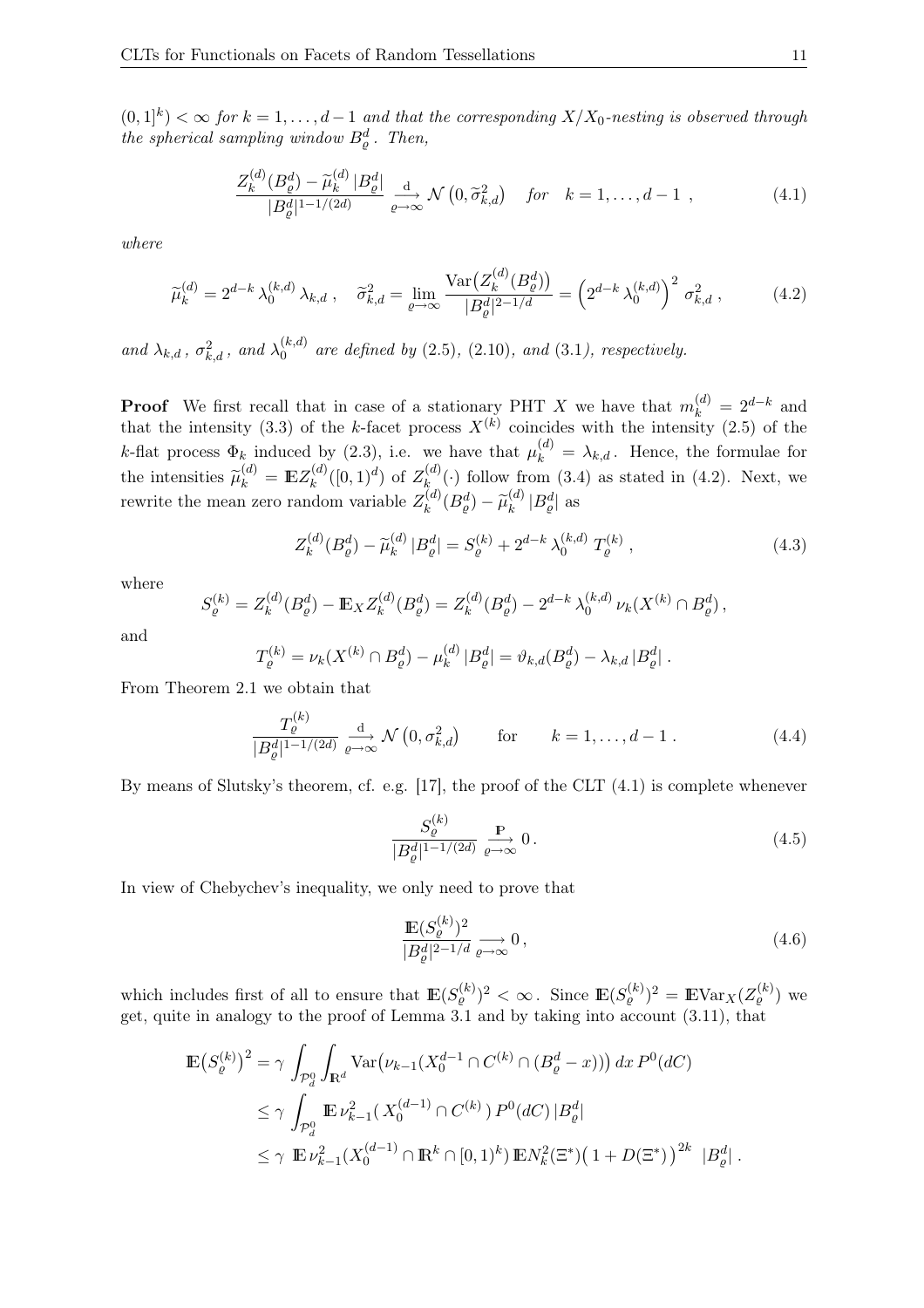Using the distributional properties of the typical cell  $\Xi^*$  of a stationary PHT, in particular that  $D(\Xi^*)$  has an exponential moment, cf. [2], we find that

$$
\mathbb{E} N_k^2(\Xi^*) (1 + D(\Xi^*))^{2k} < \infty \quad \text{for} \quad k = 1, ..., d - 1,
$$

which immediately confirms (4.6) for any  $d \geq 2$ ; cf. also [7] and [28]. Finally, using the formula (3.6) for the variance of  $Z_k^{(d)}$  $\binom{d}{k}(B_{\varrho}^{d})$  together with the limiting relations (4.6) and (2.10) we find that

$$
\widetilde{\sigma}_{k,d}^2 = \lim_{\varrho \to \infty} \frac{\text{Var}\big(Z_k^{(d)}(B_{\varrho}^d)\big)}{|B_{\varrho}^d|^{2-1/d}} = \left(2^{d-k}\lambda_0^{(k,d)}\right)^2 \sigma_{k,d}^2.
$$

This completes the proof of Theorem 4.1.  $\Box$ 

## 5 CLTs for manifold processes induced on the facets of a stationary weakly dependent tessellation

Throughout this section we consider a stationary  $X/X_0$ -nesting which can be observed through an expanding family of convex sampling windows  $W_{\varrho}$  with shape  $W_{\varrho} = \varrho W_1$  for  $\varrho > 0$ , where  $W_1 \in C'_d$  contains a ball and is itself contained in a ball, i.e.  $B_r^d \subseteq W_1 \subseteq B_R^d$  for some  $0 < r \leq R < \infty$ . We assume that the stationary initial tessellation  $X = {\{\Xi_n\}}_{n \geq 1}$  is ergodic, cf. [6], [24], [27], and possesses, in contrast to Poisson hyperplane tessellations, further weak dependence properties. The latter properties ensure asymptotic normality of the total kvolume of the k-facets in a large sampling window  $W_{\varrho}$ . More precisely, we impose on X the following condition.

**Condition G.** For  $k = 1, ..., d - 1$  assume that there exists a real number  $\tau_{k,d}^2 \geq 0$  such that

$$
\frac{\text{Var}(\nu_k(X^{(k)} \cap W_{\varrho}))}{|W_{\varrho}|} \underset{\varrho \to \infty}{\longrightarrow} \tau_{k,d}^2 \quad \text{and} \quad \frac{\nu_k(X^{(k)} \cap W_{\varrho}) - \mu_k^{(d)} |W_{\varrho}|}{|W_{\varrho}|^{1/2}} \xrightarrow{\mathrm{d}} \mathcal{N}(0, \tau_{k,d}^2) .
$$

In analogy to Section 4 we shall prove that the centered and normalized cumulative functional  $(1.1)$  on  $W_{\varrho}$ , i.e.,

$$
\frac{Z_k^{(d)}(W_\varrho) - \eta_k^{(d)}|W_\varrho|}{|W_\varrho|^{1/2}} \quad \text{with} \quad \eta_k^{(d)} = \mathbb{E} Z_k^{(d)}([0,1)^d) \tag{5.1}
$$

converges in distribution to a Gaussian random variable  $\mathcal{N}(0, \tilde{\tau}_{k,d}^2)$  for  $k = 1, \ldots, d-1$ , as  $W_{\varrho} \uparrow \mathbb{R}^d$ . Here,  $\tilde{\tau}_{k,d}^2$  denotes the asymptotic variance of the random variable (5.1) as  $\varrho \to \infty$ , i.e.,

$$
\widetilde{\tau}_{k,d}^2 = \lim_{\varrho \to \infty} \frac{\text{Var}\big(Z_k^{(d)}(W_{\varrho})\big)}{|W_{\varrho}|} \quad \text{for} \quad k = 1, \dots, d - 1 \,, \tag{5.2}
$$

the existence of which is shown in the subsequent lemma.

**Lemma 5.1** Let there be given an  $X/X_0$ -nesting in  $\mathbb{R}^d$  with stationary (not necessarily ergodic) initial tessellation X and motion-invariant component tessellation  $X_0$  satisfying the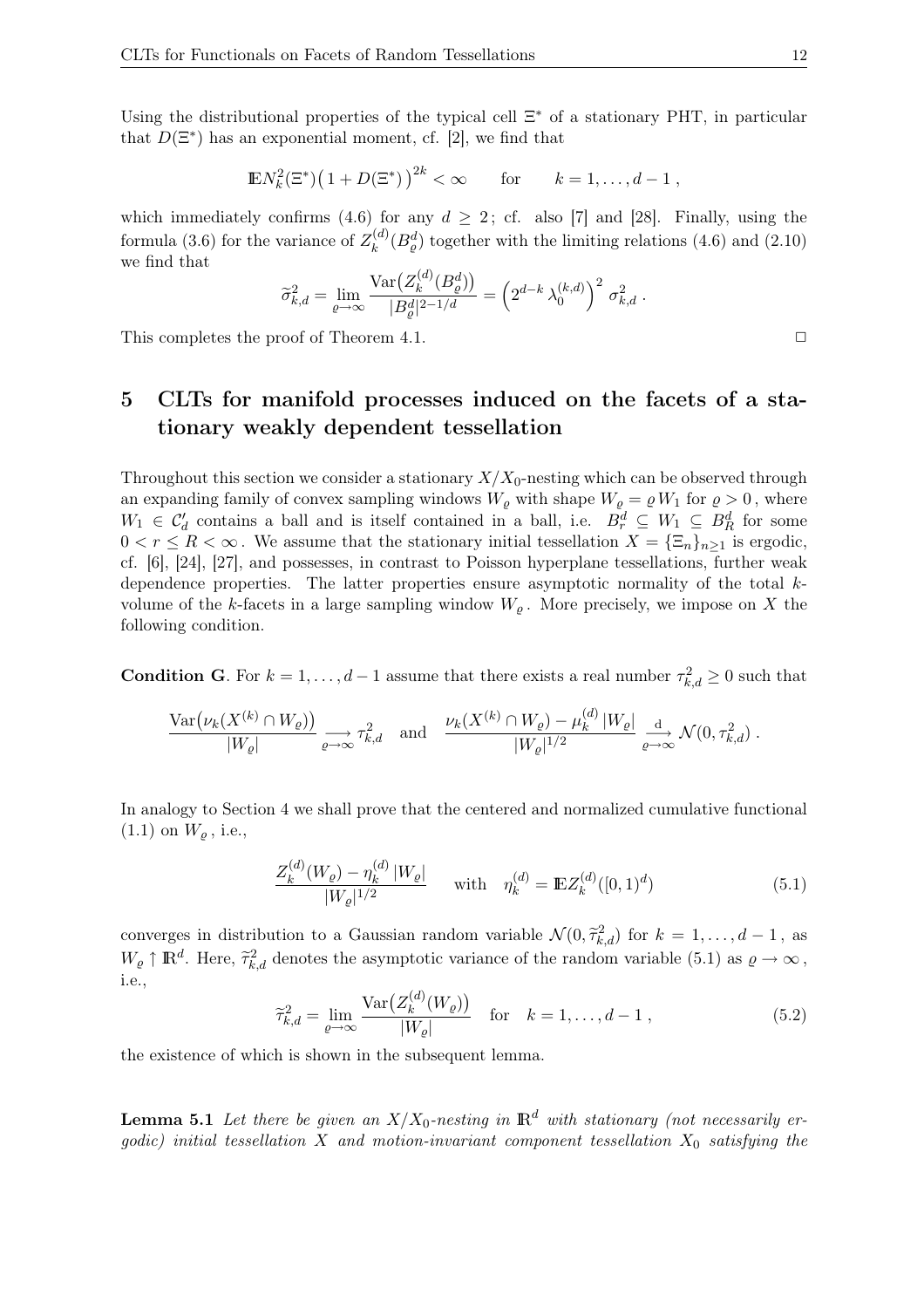assumptions of Lemma 3.1 such that the asymptotic variance  $\tau_{k,d}^2$  in the first part of Condition G exists. Then, the asymptotic variance  $\tilde{\tau}_{k,d}^2$  in (5.2) exists and takes the form

$$
\widetilde{\tau}_{k,d}^2 = (\tau_0^{(k,d)})^2 + (\lambda_0^{(kd)} m_k^{(d)})^2 \tau_{k,d}^2 \quad \text{for} \quad k = 1, \dots, d-1 \,, \tag{5.3}
$$

where

$$
(\tau_0^{(k,d)})^2 = \gamma \int\limits_{\mathcal{P}_d^0} \text{Var}\Big(\nu_{k-1}(X_0^{(d-1)} \cap C^{(k)})\Big) P^0(dC) \,. \tag{5.4}
$$

**Proof** The proof of (5.3) is based on the representation of the variance of  $Z_k^{(d)}$  $\chi_k^{(u)}(W_{\varrho})$  for  $k = 1, \ldots, d-1$  given in Lemma 3.1. From  $(3.6)$  and the first part of Condition G it is easily seen that (5.3) holds if and only if the limit

$$
\lim_{\varrho \to \infty} \frac{\mathbb{E}(\text{Var}_X(Z_k^{(d)}(W_{\varrho}))}{|W_{\varrho}|} = \lim_{\varrho \to \infty} \frac{\gamma}{|W_{\varrho}|} \int_{\mathcal{P}_d^0} \int_{\mathbf{R}^d} \text{Var}(\nu_{k-1}(X_0^{(d-1)} \cap C^{(k)} \cap (W_{\varrho} - x))) dx P^0(dC)
$$

exists and equals  $(\tau_0^{(k,d)})$  $\binom{(\kappa,d)}{0}$  as defined in (5.4). To show this we apply the same arguments used already in the proof of Lemma 3.1 to derive the estimate

$$
\mathbb{E}(\text{Var}_X Z_k^{(d)}(W)) \le \gamma |W| \int_{\mathcal{P}_d^0} \mathbb{E} \nu_{k-1}^2(X_0^{(d-1)} \cap C^{(k)}) P^0(dC).
$$

By multiple application of Fubini's theorem we arrive at

$$
\iint_{\mathcal{P}_d^0} \frac{\mathbb{E} \nu_{k-1}^2(X_0^{(d-1)} \cap C^{(k)} \cap (W_{\varrho} - x))}{|W_{\varrho}|} dx P^0(dC)
$$
\n
$$
= \int_{\mathcal{P}_d^0} \mathbb{E} \left( \int_{\mathcal{P}_d^0} \frac{\nu_{k-1}^2(X_0^{(d-1)} \cap C^{(k)} \cap (W_{\varrho} - x))}{|W_{\varrho}|} dx \right) P^0(dC)
$$
\n
$$
= \int_{\mathcal{P}_d^0} \mathbb{E} \left( \int_{X_0^{(d-1)} \cap C^{(k)}} \int_{X_0^{(d-1)} \cap C^{(k)}} \frac{|(W_{\varrho} - u) \cap (W_{\varrho} - v)|}{|W_{\varrho}|} \nu_{k-1}(du) \nu_{k-1}(dv) \right) P^0(dC)
$$
\n
$$
\implies \int_{\mathcal{P}_d^0} \mathbb{E} \nu_{k-1}^2(X_0^{(d-1)} \cap C^{(k)}) P^0(dC).
$$

Note that, in view of  $\lim_{\varrho\to\infty} |(W_{\varrho}-u)\cap(W_{\varrho}-v)|/|W_{\varrho}|=1$  and  $|(W_{\varrho}-u)\cap(W_{\varrho}-v)|\leq |W_{\varrho}|$ together with (3.5), we may apply Lebesgue's dominated convergence theorem. Likewise, we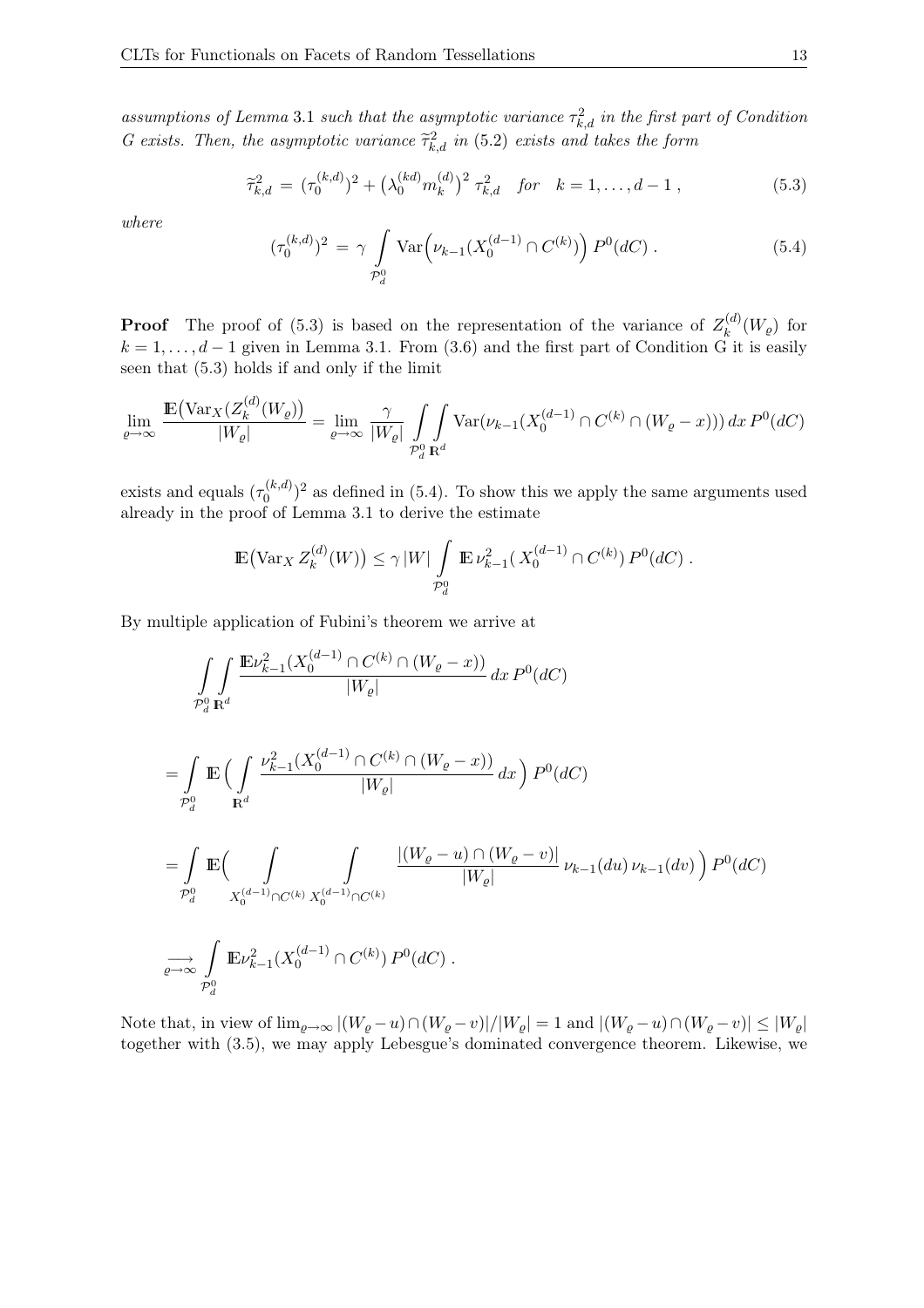obtain that

$$
\iint_{\mathcal{P}_d^0} \frac{\left(\mathbb{E}\nu_{k-1}(X_0^{(d-1)} \cap C^{(k)} \cap (W_{\varrho} - x))\right)^2}{|W_{\varrho}|} dx P^0(dC)
$$
\n
$$
= (\lambda_0^{(k,d)})^2 \iint_{\mathcal{P}_d^0} \frac{\nu_k^2 (C^{(k)} \cap (W_{\varrho} - x))}{|W_{\varrho}|} dx P^0(dC)
$$
\n
$$
= (\lambda_0^{(k,d)})^2 \iint_{\mathcal{P}_d^0} \int_{C^{(k)}} \frac{|(W_{\varrho} - u) \cap (W_{\varrho} - v)|}{|W_{\varrho}|} \nu_k(du) \nu_k(dv) P^0(dC)
$$
\n
$$
\xrightarrow[\varrho \to \infty]{\sim} (\lambda_0^{(k,d)})^2 \iint_{\mathcal{P}_d^0} \nu_k^2 (C^{(k)}) P^0(dC) = \iint_{\mathcal{P}_d^0} (\mathbb{E}\nu_{k-1}(X_0^{(d-1)} \cap C^{(k)}))^2 P^0(dC),
$$

which completes the proof of Lemma 5.1.  $\Box$ 

Under Condition F we may decompose the normalized cumulative functionals given in  $(5.1)$ 

in analogy to 
$$
(4.3)
$$
 as

$$
\frac{Z_k^{(d)}(W_\varrho) - \eta_k^{(d)}|W_\varrho|}{|W_\varrho|^{1/2}} = U_\varrho^{(k)} + m_k^{(d)}\,\mu_k^{(d)}\,V_\varrho^{(k)}\,,\tag{5.5}
$$

where

$$
U_{\varrho}^{(k)} = \frac{Z_{k}^{(d)}(W_{\varrho}) - \mathbb{E}_{X}(Z_{k}^{(d)}(W_{\varrho}))}{|W_{\varrho}|^{1/2}} \quad \text{and} \quad V_{\varrho}^{(k)} = \frac{\nu_{k}(X^{(k)} \cap W_{\varrho}) - \lambda_{0}^{(k,d)}|W_{\varrho}|}{|W_{\varrho}|^{1/2}}
$$

Notice the fact that, for  $k = 1, ..., d-1$  and any fixed  $\varrho > 0$ , the random variables  $U_{\rho}^{(k)}$  and  $V_{\varrho}^{(k)}$  are uncorrelated. Obviously,  $V_{\varrho}^{(k)}$  is a (measurable) function of X and  $\mathbb{E}_X(U_{\varrho}^{(k)})=0$  $(P-a.s)$  so that

$$
\mathbb{E}(U_{\varrho}^{(k)} V_{\varrho}^{(k)}) = \mathbb{E}(\mathbb{E}_X(U_{\varrho}^{(k)} V_{\varrho}^{(k)})) = \mathbb{E}(\mathbb{E}_X(U_{\varrho}^{(k)}) V_{\varrho}^{(k)}) = 0.
$$

The following Theorem 5.1 states that, for any  $k = 1, \ldots, d - 1$ , the two-dimensional vector  $(U_{\varrho}^{(k)}, V_{\varrho}^{(k)})^{\top}$  converges in distributuion to a mean zero Gaussian vector with independent components as  $\varrho \to \infty$ . This in turn implies the desired asymptotic normality of (5.1).

**Theorem 5.1** Consider an  $X/X_0$ -nesting in  $\mathbb{R}^d$  observed through the increasing family of windows  $W_{\varrho}$  with motion-invariant component tessellation  $X_0$  and stationary ergodic initial tessellation  $X = {\{\Xi_n\}}_{n \geq 1}$  satisfying  $\mathbb{E}D^d(\Xi^*) < \infty$  as well as (3.5) and both Condition F and Condition G. Then,

$$
\begin{pmatrix} U_{\varrho}^{(k)} \\ V_{\varrho}^{(k)} \end{pmatrix} \xrightarrow[\varrho \to \infty]{\text{d}} \mathcal{N} \left( \begin{pmatrix} 0 \\ 0 \end{pmatrix}, \begin{pmatrix} (\tau_0^{(k,d)})^2 & 0 \\ 0 & \tau_{k,d}^2 \end{pmatrix} \right) \quad \text{for } k = 1, \dots, d-1 \,. \tag{5.6}
$$

.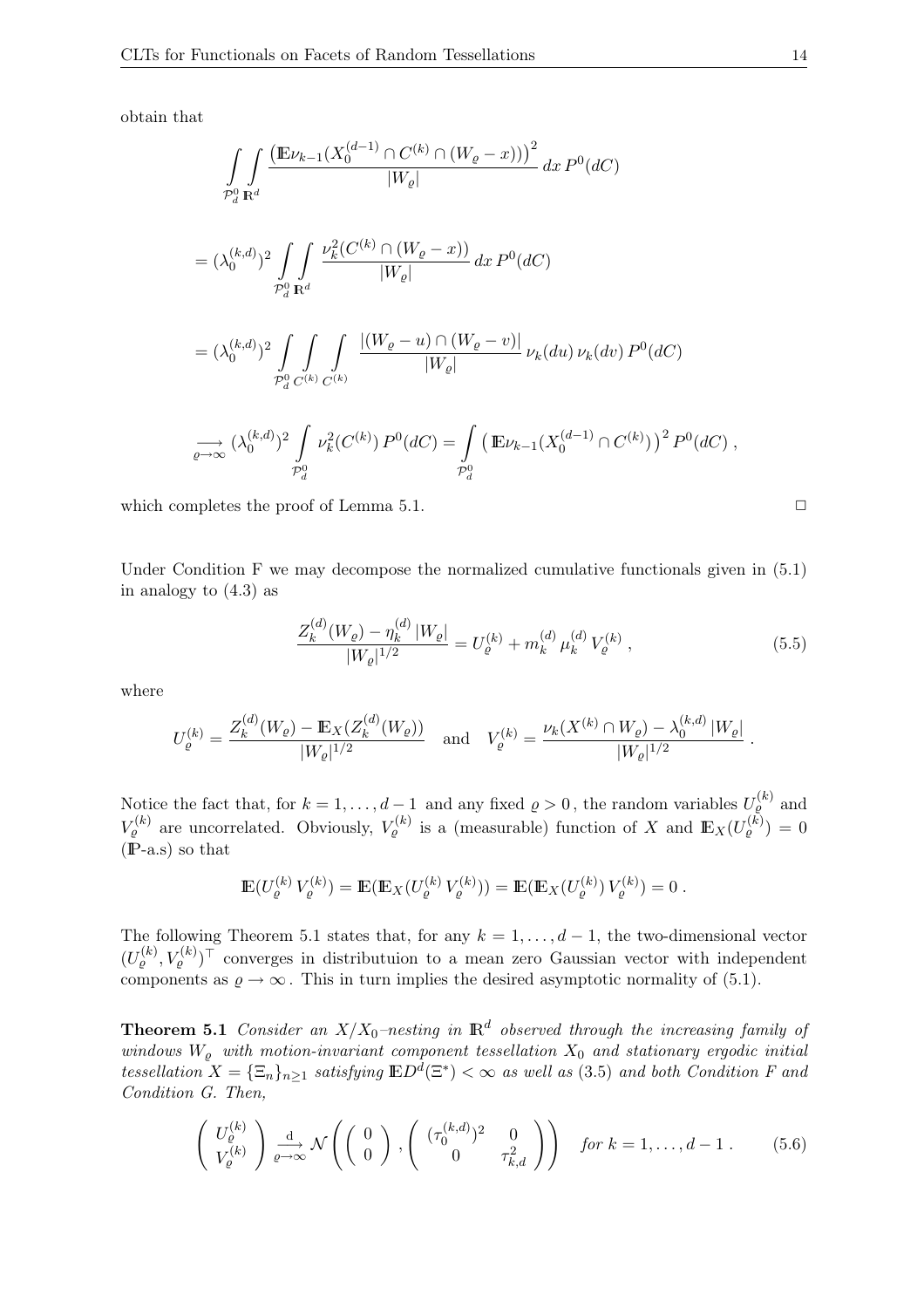In particular this implies that

$$
\frac{Z_k^{(d)}(W_{\varrho}) - \eta_k^{(d)}|W_{\varrho}|}{|W_{\varrho}|^{1/2}} \xrightarrow[\varrho \to \infty]{\text{d}} \mathcal{N}\big(0, \tilde{\tau}_{k,d}^2\big) \qquad \text{for } k = 1, \dots, d - 1 , \tag{5.7}
$$

where

$$
\eta_k^{(d)} = \lambda_0^{(k,d)} m_k^{(d)} \mu_k^{(d)} \quad and \quad \tilde{\tau}_{k,d}^2 = (\tau_0^{(k,d)})^2 + \left(\lambda_0^{(k,d)} m_k^{(d)}\right)^2 \tau_{k,d}^2.
$$

Proof We employ the method of characteristic functions, cf. e.g. [17] for details. Hence, we have to show that the characteristic function  $f_{\varrho}(s,t)$  of the random vector  $(U_{\varrho}^{(k)}, V_{\varrho}^{(k)})^{\top}$ defined by

$$
f_{\varrho}(s,t) = \mathbb{E} \exp \left\{ \, \mathrm{i} \, s \, U_{\varrho}^{(k)} + \mathrm{i} \, t \, V_{\varrho}^{(k)} \, \right\},\,
$$

converges to the characteristic function of the Gaussian random vector that occurs as limit in (5.6), i.e.,

$$
f_{\varrho}(s,t) \longrightarrow_{\varrho \to \infty} \exp\left\{-\frac{s^2}{2} \left(\tau_0^{(k,d)}\right)^2 - \frac{t^2}{2} \tau_{k,d}^2\right\}
$$
 for all  $s, t \in \mathbb{R}^1$ .

For this we introduce the decomposition  $f_{\varrho}(s,t) = \sum_{i=1}^{3} f_{\varrho}^{(i)}(s,t)$ , where

$$
\begin{array}{l} \displaystyle f_{\varrho}^{(1)}(s,t)=\mathbb{E}\bigg[\,\mathbb{E}_X\Big(\exp\Big\{\mathrm{i} s\,U_{\varrho}^{(k)}\Big\}-\exp\Big\{-\frac{s^2}{2\,|W_{\varrho}|}\,\mathrm{Var}_X(Z_k^{(d)}(W_{\varrho}))\,\Big\}\Big)\exp\Big\{\mathrm{i} t\,V_{\varrho}^{(k)}\Big\}\,\bigg]\,,\\ \\ \displaystyle f_{\varrho}^{(2)}(s,t)=\mathbb{E}\bigg[\Big(\exp\Big\{-\frac{s^2}{2\,|W_{\varrho}|}\,\mathrm{Var}_X(Z_k^{(d)}(W_{\varrho}))\Big\}-\exp\Big\{-\frac{s^2}{2}\,(\tau_0^{(k,d)})^2\Big\}\Big)\exp\Big\{\mathrm{i} t V_{\varrho}^{(k)}\Big\}\bigg]\,,\\ \\ \displaystyle f_{\varrho}^{(3)}(s,t)=\exp\Big\{-\frac{s^2}{2}(\tau_0^{(k,d)})^2\,\Big\}\,\mathbb{E}\exp\Big\{\mathrm{i} t V_{\varrho}^{(k)}\Big\}\,. \end{array}
$$

In view of Condition G, the continuity theorem for (one-dimensional) characteristic functions yields that

$$
\lim_{\rho \to \infty} f_{\rho}^{(3)}(s,t) = \exp\left\{-\frac{s^2}{2} (\tau_0^{(k,d)})^2\right\} \lim_{\rho \to \infty} \mathbb{E} \exp\left\{itV_{\rho}^{(k)}\right\} = \exp\left\{-\frac{s^2}{2} (\tau_0^{(k,d)})^2 - \frac{t^2}{2} \tau_{k,d}^2\right\}
$$

for all  $s, t \in \mathbb{R}^1$ . Hence, it remains to prove  $f_{\varrho}^{(i)}(s,t) \longrightarrow_{\varrho \to \infty} 0$  for  $i = 1, 2$ . For this we subsequently show that

$$
\frac{\text{Var}_X(Z_k^{(d)}(W_{\varrho}))}{|W_{\varrho}|} = \frac{1}{|W_{\varrho}|} \sum_{n \ge 1} \text{Var}_X \left( \nu_{k-1}(X_0^{(d-1)} \cap \Xi_n^{(k)} \cap W_{\varrho}) \right) \xrightarrow[\varrho \to \infty]{\text{a.s.}} (\tau_0^{(k,d)})^2 ,\tag{5.8}
$$

where the first equality follows from (3.9) and the almost sure convergence of the averaged sum in (5.8) can be reasoned by some modified ergodic theorem for random tessellations, cf. Theorem 4.1 in [14], which states that

$$
\frac{1}{|W_{\varrho}|} \sum_{n \ge 1} \mathbb{I}_{\{\Xi_n \cap W_{\varrho} \ne \emptyset\}} g(\Xi_n \cap W_{\varrho}) \xrightarrow[\varrho \to \infty]{\text{a.s.}} \gamma \mathbb{E} g(\Xi^*)
$$
(5.9)

for any  $\mathcal{B}(\mathcal{F}'_d)$ -measurable, translation-invariant set function  $g(\cdot)$  defined on sets of the form  $C \cap W$ , where C is a d-polytope and  $W \in C_d'$ , and satisfying the monotonicity property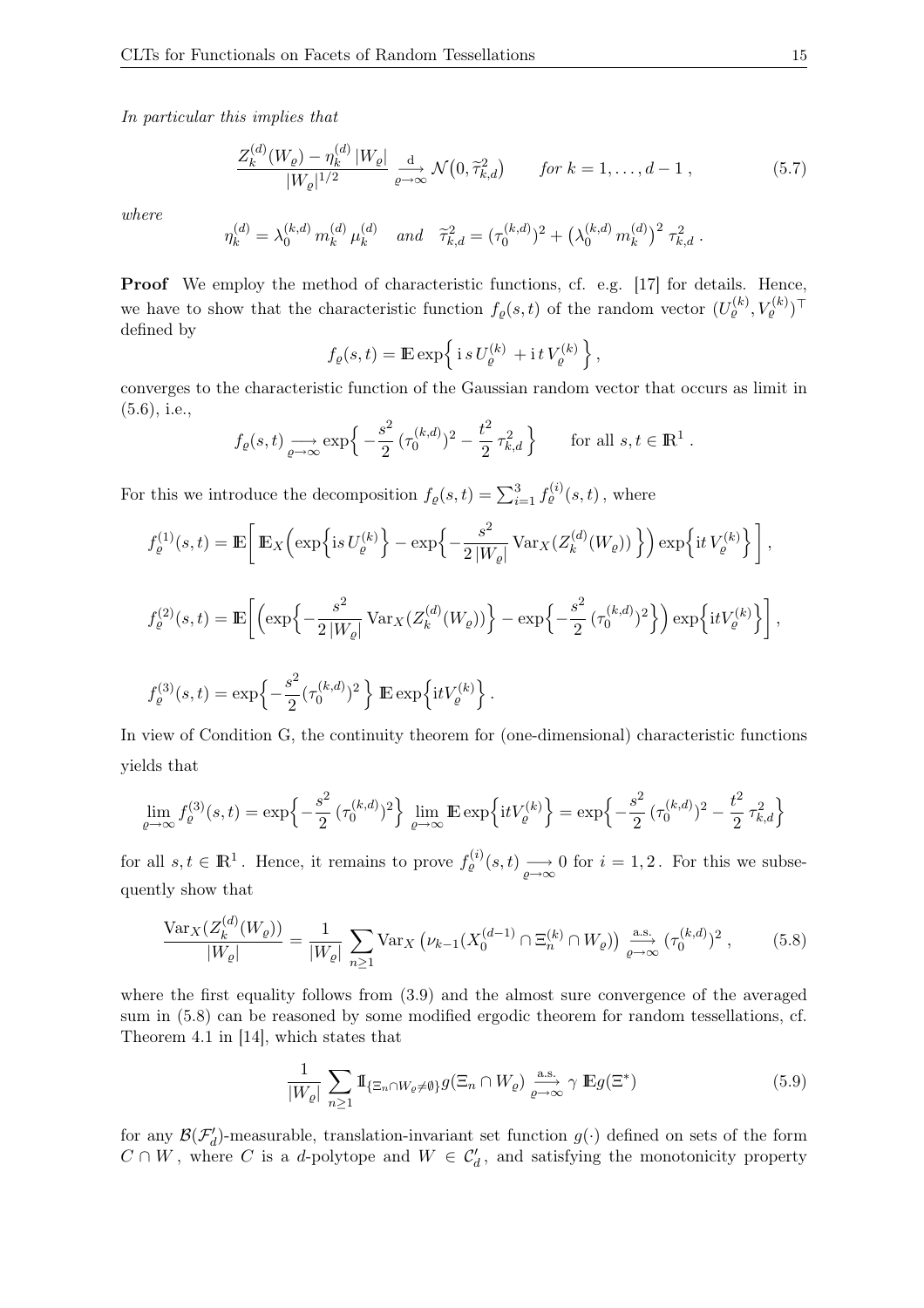$g(C \cap W) \le g(C \cap W')$  for  $W \subseteq W'$ . It is easily verified by checking the proof of Theorem 4.1 in Heinrich et al. (2005) that these restrictions imposed on  $g(\cdot)$  together with  $\mathbb{E}D^d(\Xi^*) < \infty$  and  $\mathbb{E}g(\Xi^*) < \infty$  suffice for (5.9) to hold. Applying (5.9) to  $g_1(C \cap W) = \mathbb{E}\nu_{k-1}^2(X_0^{(d-1)} \cap C^{(k)} \cap W)$ and  $g_2(C \cap W) = (\lambda_0^{(k,d)})$  $\binom{k(d)}{0}^2 \nu_k^2(C^{(k)} \cap W)$ , where  $C^{(k)}$  denotes the union of k-faces of the dpolytope C, we see that (5.9) also holds for  $g = g_1 - g_2$ . Thus, (5.8) is proved. From (5.8) and Lebesgue's dominated convergence theorem we conclude that

$$
|f_{\varrho}^{(2)}(s,t)| \le \mathbb{E} \left| \exp \left\{ -\frac{s^2}{2|W_{\varrho}|} \operatorname{Var}_X(Z_k^{(d)}(W_{\varrho})) \right\} - \exp \left\{ -\frac{s^2}{2} (\tau_0)^{(k,d)} \right\}^2 \right\} \Big|_{\varrho \to \infty} 0 \,. \tag{5.10}
$$

To show that  $f_{\varrho}^{(1)}(s,t)$  becomes arbitrarily small as  $W_{\varrho}$  grows large, we start with the obvious estimate

$$
|f_{\varrho}^{(1)}(s,t)| \le \mathbb{E}\left|\mathbb{E}_X\exp\left\{\mathrm{i} s \, U_{\varrho}^{(k)}\right\} - \exp\left\{-\frac{s^2}{2\left|W_{\varrho}\right|} \operatorname{Var}_X(Z_k^{(d)}(W_{\varrho}))\right\}\right| \tag{5.11}
$$

for  $k = 1, ..., d - 1$ . Next, we express  $U_{\varrho}^{(k)}$  in terms of the centered measures  $\theta_n^{(k)}(\cdot)$  =  $\nu_{k-1}(X_n^{(d-1)} \cap \Xi_n^{(k)} \cap (\cdot)) - \lambda_0^{(k,d)}$  $\binom{(k,d)}{0} \nu_k(\Xi_n^{(k)} \cap (\cdot))$ , which are conditionally independent given the initial tessellation  $X = {\{\Xi_n\}}_{n \geq 1}$ . We have that

$$
U_{\varrho}^{(k)} = \frac{1}{|W_{\varrho}|^{1/2}} \sum_{n \ge 1} \mathbb{I}_{\{W_{\varrho} \cap \Xi_n \ne \emptyset\}} \theta_n^{(k)}(W_{\varrho})
$$

and introduce, for fixed  $\delta \geq 0$ , the conditional Lindeberg function

$$
L_{\varrho}^{(k)}(\delta) = \frac{1}{|W_{\varrho}|} \sum_{n \ge 1} \mathbb{1}_{\{W_{\varrho} \cap \Xi_n \ne \emptyset\}} \mathbb{E}_X(\theta_n^{(k)}(W_{\varrho}))^2 \, \mathbb{1}_{\{|\theta_n^{(k)}(W_{\varrho})| \ge \delta \, |W_{\varrho}|^{1/2}\}}.
$$
 (5.12)

Further, for any  $\varepsilon > 0$  and  $\delta > 0$ , we define the events

$$
G_{\varrho}(\varepsilon,\delta) = \{L_{\varrho}^{(k)}(\delta) \leq \varepsilon\}
$$
 and  $H_{\varrho}(\varepsilon) = \{|L_{\varrho}^{(k)}(0) - (\tau_0^{(k,d)})^2| \leq \varepsilon\}.$ 

Since  $L_{\varrho}^{(k)}(0) = \text{Var}_X(Z_k^{(d)})$  $(k^{(d)}(W_{\varrho}))/|W_{\varrho}|$ , it follows from (5.8) that  $\mathbb{P}(H_{\varrho}^{c}(\varepsilon)) \longrightarrow 0$ . Below we also need that  $\mathbb{P}(G_{\varrho}^c(\varepsilon,\delta)) \longrightarrow 0$  following from the stronger result  $L_{\varrho}(\delta) \xrightarrow[\varrho \to \infty]{} 0$  which we can show in the following way. Replacing  $\theta_n^{(k)}(W_{\varrho})$  in (5.12) by  $\xi_n^{(k)}(\Xi_n^{(k)} \cap W_{\varrho}) = \nu_{k-1}(X_n^{(d-1)} \cap$  $\Xi_n^{(k)} \cap W_{\varrho}$  ) +  $\lambda_0^{(k,d)}$  $\binom{(k,d)}{0} \nu_k(\Xi_n^{(k)} \cap W_{\varrho})$  leads to the inequality

$$
L^{(k)}_{\varrho}(a\,|W_{\varrho}|^{-1/2}) \leq \frac{1}{|W_{\varrho}|}\,\sum_{n\geq 1}\mbox{\rm 1}{\hskip -2.8 pt}\hbox{\rm I}_{\{W_{\varrho}\cap \Xi_n\neq \emptyset\}}\,{\mathbb E}_X(\xi_0^{(k)}(\Xi_n^{(k)}\cap W_{\varrho}))^2\,\mbox{\rm 1}{\hskip -2.8 pt}\hbox{\rm I}_{\{\xi_0^{(k)}(\Xi_n^{(k)}\cap W_{\varrho})\geq a\}}
$$

for any  $a > 0$ . The set function  $g(C \cap W) = \mathbb{E}_X(\xi_0^{(k)})$  $\int_0^{(k)} (C^{(k)} \cap W))^2 \, 1\!\!1_{\{\xi_0^{(k)}(C^{(k)} \cap W) \geq a\}}$  is translation-invariant (due to the stationarity of  $X_0$ ) and increases whenever W expands. Hence,  $q(.)$  fulfills the conditions needed to establish the almost sure convergence in (5.9). This implies

$$
\mathbb{P}\Bigl(\limsup_{\varrho\to\infty} L_{\varrho}(a\,|W_{\varrho}|^{-1/2})\leq \gamma \int_{\mathcal{P}_d^0} \mathbb{E}_X(\xi_0^{(k)}(C^{(k)}))^2 1\!\!1_{\{\xi_0^{(k)}(C^{(k)})\geq a\}} P^0(dC)\Bigr)=1.
$$

Consequently, by (3.5),  $\mathbb{P}\left(\limsup_{\varrho\to\infty} L^{(k)}_{\varrho}(\delta) \leq \varepsilon\right) = 1$  for any  $\varepsilon > 0$ , i.e.,  $L^{(k)}_{\varrho}(\delta) \stackrel{\text{a.s.}}{\underset{\varrho\to\infty}{\longrightarrow}} 0$ . A suitable upper bound of the right–hand side of (5.11) can be obtained when both events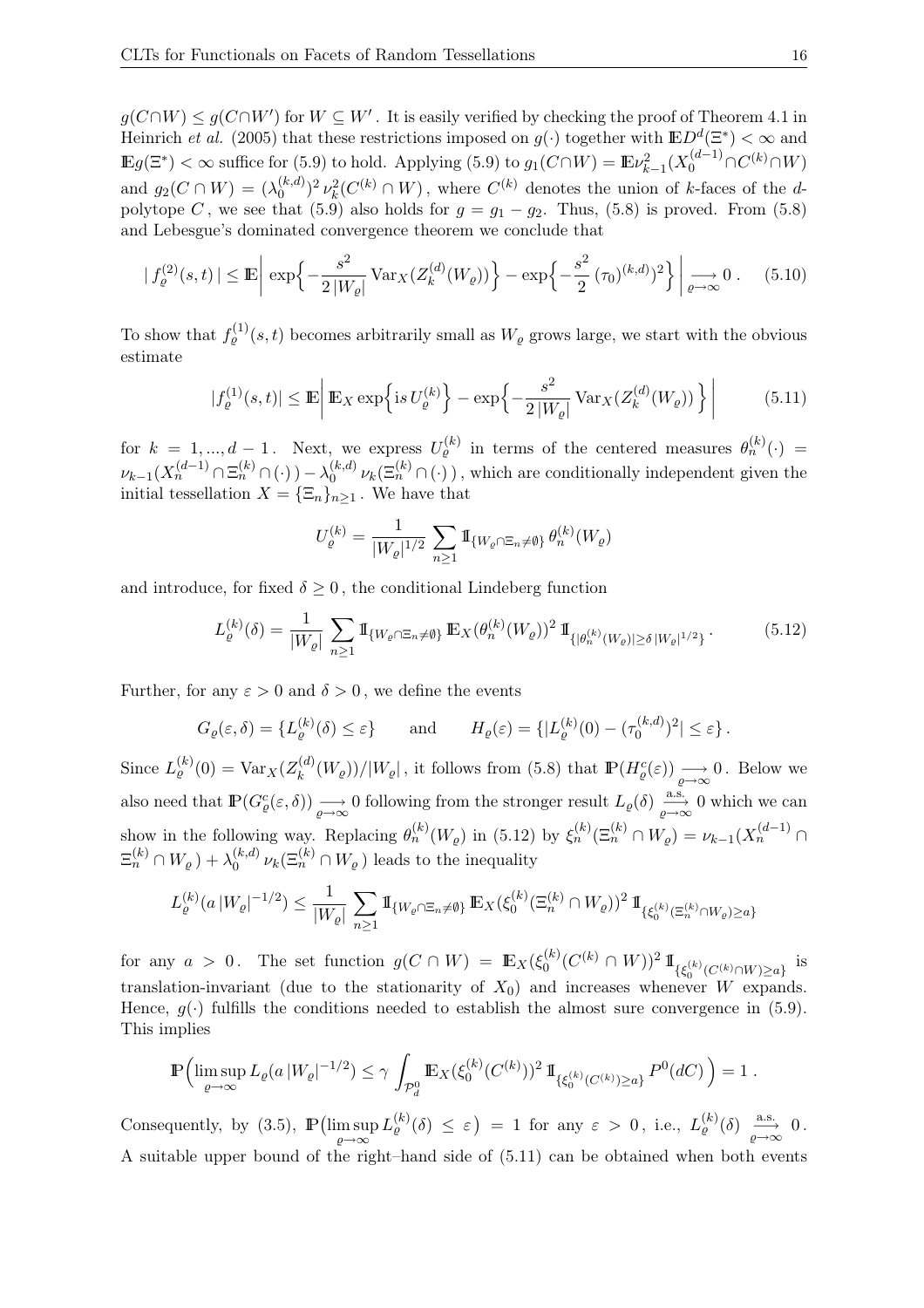$G_{\varrho}(\varepsilon,\delta)$  and  $H_{\varrho}(\varepsilon)$  take place. From (5.11) it is easily seen that  $|f_{\varrho}^{(1)}(s,t)|$  does not exceed the sum

$$
\mathbb{E} \mathbb{1}_{\{G_{\varrho}(\varepsilon,\delta)\cap H_{\varrho}(\varepsilon)\}} \Big| \mathbb{E}_X \exp\Big\{ \mathrm{i} s U_{\varrho}^{(k)} \Big\} - \exp\Big\{-\frac{s^2}{2} \, L_{\varrho}(0) \Big\} \Big| + 2 \, \mathbb{P} \big( \, G_{\varrho}^c(\varepsilon,\delta) \cup H_{\varrho}^c(\varepsilon) \, \big) \,. \tag{5.13}
$$

We proceed with the factorization of the conditional characteristic function of  $U_{\varrho}^{(k)}$  given X, using the conditional independence of the random variables  $\theta_n^{(k)}(W_{\varrho})$ ,

$$
\mathbb{E}_X \exp\left\{is \, U_{\varrho}^{(k)}\right\} = \prod_{n\geq 1} \mathbb{E}_X \exp\left\{is |W_{\varrho}|^{-1/2} \,\theta_n^{(k)}(W_{\varrho})\right\}.
$$

Expressing the first equality in (5.8) by the centered measures  $\theta_n^{(k)}(\cdot)$ ,

$$
\exp\left\{-\frac{s^2}{2|W_{\varrho}|}\operatorname{Var}_X(Z_k^{(d)}(W_{\varrho}))\right\} = \prod_{n\geq 1} \exp\left\{-\frac{s^2}{2|W_{\varrho}|}\mathbb{E}_X(\theta_n^{(k)}(W_{\varrho}))^2\right\}.
$$

By means of the elementary inequality  $|x_1 \cdots x_n - y_1 \cdots y_n| \leq |x_1 - y_1| + \cdots + |x_n - y_n|$  for complex numbers  $x_i, y_i$  lying on the unit disk, we arrive at the estimate

$$
\left| \mathbb{E}_X \exp\left\{ \mathrm{i} s U_{\varrho}^{(k)} \right\} - \exp\left\{ -\frac{s^2}{2|W_{\varrho}|} \operatorname{Var}_X(Z_k^{(d)}(W_{\varrho})) \right\} \right|
$$
  

$$
\leq \sum_{n \geq 1} \mathbb{I}_{\{\Xi_n \cap W_{\varrho} \neq \emptyset\}} \left| \mathbb{E}_X \exp\left\{ \mathrm{i} s \frac{\theta_n^{(k)}(W_{\varrho})}{\sqrt{|W_{\varrho}|}} \right\} - \exp\left\{ -\frac{s^2}{2|W_{\varrho}|} \mathbb{E}_X(\theta_n^{(k)}(W_{\varrho}))^2 \right\} \right|.
$$
  
(5.14)

Further, using the well-known inequality  $|e^{ix} - \sum_{k=0}^{n-1} \frac{(ix)^k}{k!}$  $\frac{|x|^k}{k!} \vert \leq \frac{|x|^n}{n!}$  $\frac{x|^n}{n!}$  (with  $x \in \mathbb{R}^1$ ) for  $n = 2$ and  $n = 3$ , we find that, for any  $\delta > 0$ ,

$$
\left| \mathbb{E}_{X} \Big( \exp \Big\{ \mathrm{i} s \frac{\theta_{n}^{(k)}(W_{\varrho})}{\sqrt{|W_{\varrho}|}} \Big\} - 1 - \mathrm{i} s \frac{\theta_{n}^{(k)}(W_{\varrho})}{\sqrt{|W_{\varrho}|}} + \frac{s^{2}}{2|W_{\varrho}|} \mathbb{E}_{X} \big(\theta_{n}^{(k)}(W_{\varrho})\big)^{2} \Big) \right|
$$
  

$$
\leq \frac{s^{2}}{|W_{\varrho}|} \mathbb{E}_{X} \big(\theta_{n}^{(k)}(W_{\varrho})\big)^{2} 1\!\!1_{\{|\theta_{n}^{(k)}(W_{\varrho})| \geq \delta \sqrt{|W_{\varrho}|} \}} + \frac{|s|^{3}}{6|W_{\varrho}|^{3/2}} \mathbb{E}_{X} \big|\theta_{n}^{(k)}(W_{\varrho})\big|^{3} 1\!\!1_{\{|\theta_{n}^{(k)}(W_{\varrho})| \leq \delta \sqrt{|W_{\varrho}|} \}}.
$$

Analogously, applying the inequality  $|e^{-x} - 1 + x| \leq x^2/2$  for  $x \geq 0$  gives

$$
\left| \exp \left\{ -\frac{s^2}{2|W_{\varrho}|} \mathbb{E}_X \left( \theta_n^{(k)}(W_{\varrho}) \right)^2 \right\} - 1 + \frac{s^2}{2|W_{\varrho}|} \mathbb{E}_X \left( \theta_n^{(k)}(W_{\varrho}) \right)^2 \right|
$$
\n
$$
\leq \frac{s^4}{4|W_{\varrho}|^2} \left( \mathbb{E}_X \left( \theta_n^{(k)}(W_{\varrho}) \right)^2 \right)^2 \leq \frac{s^4}{4|W_{\varrho}|} \mathbb{E}_X \left( \theta_n^{(k)}(W_{\varrho}) \right)^2 \left( \delta^2 + L_{\varrho}^{(k)}(\delta) \right), \tag{5.15}
$$

where we have used in addition that, for any  $n \geq 1$  and  $\delta > 0$ ,

$$
\mathbb{E}_X\big(\theta_n^{(k)}(W_\varrho)\big)^2\leq \delta^2\left|W_\varrho\right|+\mathbb{E}_X\big(\theta_n^{(k)}(W_\varrho)\big)^21\!\!1_{\{|\theta_n^{(k)}(W_\varrho)|\geq \delta\sqrt{|W_\varrho|}\}}\leq |W_\varrho|\left(\delta^2+L_\varrho^{(k)}(\delta)\right).
$$

Finally, combining the above estimates (5.14), (5.15), and (5.15), and taking into account both the abbreviation (5.12) and the fact that  $\mathbb{E}_X \theta_n^{(k)}(W_\varrho) = 0$ , we find that

$$
\left| \mathop{\mathrm{I\!E}}_{X} \exp \left\{ i s \, U^{(k)}_{\varrho} \right\} - \exp \left\{ - \frac{s^2}{2} \, L^{(k)}_{\varrho}(0) \right\} \right| \leq s^2 \, L^{(k)}_{\varrho}(\delta) + \frac{|s|^3 \, \delta}{6} \, L^{(k)}_{\varrho}(0) + \frac{s^4}{2} \, L^{(k)}_{\varrho}(0) \left( \delta^2 + L^{(k)}_{\varrho}(\delta) \right).
$$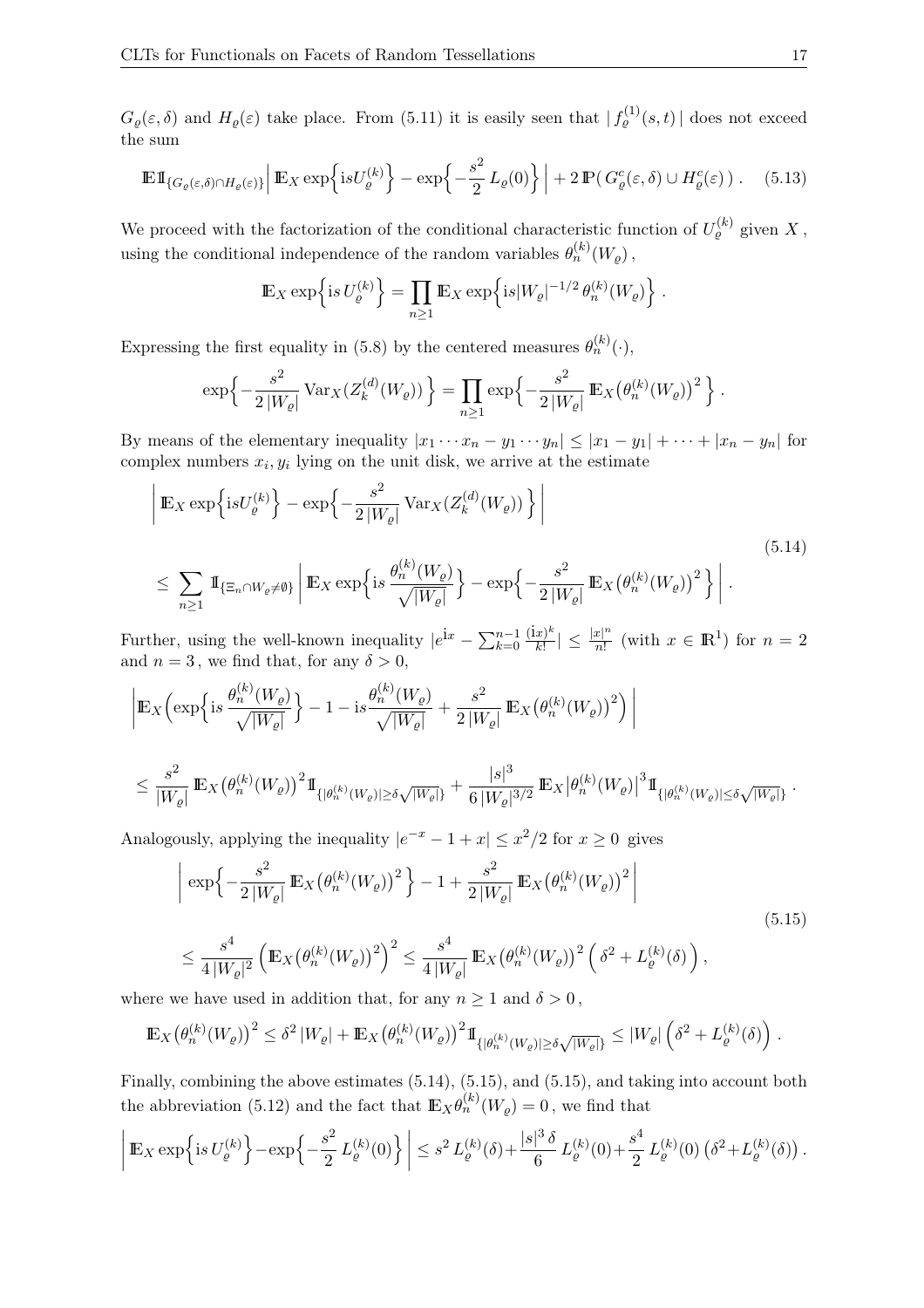Regarding the latter inequality on the event  $\{G_\rho(\varepsilon,\delta) \cap H_\rho(\varepsilon)\}\)$ , we obtain from (5.13) that

$$
\limsup_{\varrho \to \infty} |f_{\varrho}^{(1)}(s,t)| \leq s^2 \varepsilon + \left(\frac{|s|^3 \delta}{6} + \frac{s^4}{2} (\delta^2 + \varepsilon)\right) \left(\varepsilon + (\tau_0^{(k,d)})^2\right)
$$

for arbitrary  $\varepsilon, \delta > 0$ . Thus,  $\lim_{\varrho \to \infty} f_{\varrho}^{(1)}(s,t) = 0$  which completes the proof of (5.6). The proof of Theorem 5.1 ends with an applicaton of (5.6) and the continuous mapping theorem, cf. [17], to the linear combination  $(5.5)$  which proves  $(5.7)$ .

#### 6 Examples of weakly dependent random tessellations

There are only a few papers, e.g. [3], [10], concerning weak dependence properties of stationary random tessellations apart from ergodicity. In fact, the assumption of ergodicity turns out to be the weakest form of asymptotic independence of distant parts of a stationary tessellation  $X =$  $\{\Xi\}_{n\geq 1}$ . Due to the individual spatial ergodic theorem, cf. [6], ergodicity guarantees strong consistency for a number of intensity estimators based on a single observation in an expanding sampling window. To establish asymptotic normality of these estimators the distribution of X must satisfy certain *mixing conditions* expressed in terms of corresponding *mixing coefficients*.

In the context of random tessellations  $X = {\{\Xi\}}_{n\geq 1}$  in  $\mathbb{R}^d$  the  $\alpha$ - and  $\beta$ -mixing condition have proved meaningful with mixing coefficients defined by

$$
\alpha(\mathcal{A}_X(F_1), \mathcal{A}_X(F_2)) = \sup_{A_1 \in \mathcal{A}_X(F_1), A_2 \in \mathcal{A}_X(F_2)} |\mathbb{P}(A_1 \cap A_2) - \mathbb{P}(A_1) \mathbb{P}(A_2)|
$$
  

$$
\beta(\mathcal{A}_X(F_1), \mathcal{A}_X(F_2)) = \mathbb{E} \sup_{A_2 \in \mathcal{A}_X(F_2)} |\mathbb{P}(A_2| \mathcal{A}_X(F_1)) - \mathbb{P}(A_2)|,
$$
 (6.1)

where  $F_1, F_2$  are disjoint closed subsets of  $\mathbb{R}^d$  and  $\mathcal{A}_X(F)$  denotes the  $\sigma$ -algebra generated by the random closed set  $(\bigcup_{n\geq 1} \partial \Xi_n) \cap F$  in the sense of Matheron; cf. [20] and also [10]. It is easily verified that  $\alpha(\mathcal{A}_X(F_1), \mathcal{A}_X(F_2)) \leq \beta(\mathcal{A}_X(F_1), \mathcal{A}_X(F_2))$ . However the behaviour of both mixing coefficients is nearly the same for most of the models in stochastic geometry when the distance of  $F_1$  and  $F_2$  becomes large; cf. [12]. To verify Condition G we are faced with two problems. First, to find sharp bounds of the above mixing coefficients for  $F_1 = F(a) := [-a, a]^d$ and  $F_2 := G(b) = \mathbb{R}^d \setminus (-b, b)^d$  for  $b > a$  from the model assumptions and, second, to prove a suitable CLT (or to use a known CLT) for weakly dependent random fields whose assumptions follow from the derived estimates. For more details on CLTs of random fields and mixing conditions including the influence of the dimension, the reader is referred to [23].

In [10] the β-mixing coefficient  $\beta(\mathcal{A}_X(F(a)), \mathcal{A}_X(G(a + r)))$  could be estimated for Voronoi tessellations in terms of the  $\beta$ -mixing coefficient and certain void probabilities of the generating stationary point process of nuclei. In the special case of Voronoi tessellations generated by Poisson cluster processes with cluster radius  $R_0$  satisfying  $\mathbb{E} \exp\{h R_0\} < \infty$  for some  $h > 0$ , the general bound decays exponentially in  $r$ . More precisely, it can be shown that

$$
\beta(\mathcal{A}_X(F(a)), \mathcal{A}_X(G(a+r))) \le c_1 \left( \left( \frac{r}{a} \right)^{d-1} + \left( \frac{a}{r} \right)^{d-1} \right) \exp\{-c_2 r\} \tag{6.2}
$$

for any  $r \ge 1$  and  $a \ge 1/2$ , where the positive constants  $c_1, c_2$  depend only on the dimension d,  $h > 0$ , and the intensity of the Poisson process of cluster centres. An estimate similar to  $(6.2)$ holds for Poisson soft–core processes, cf. [29], provided the soft–core radius  $R_0$  possesses an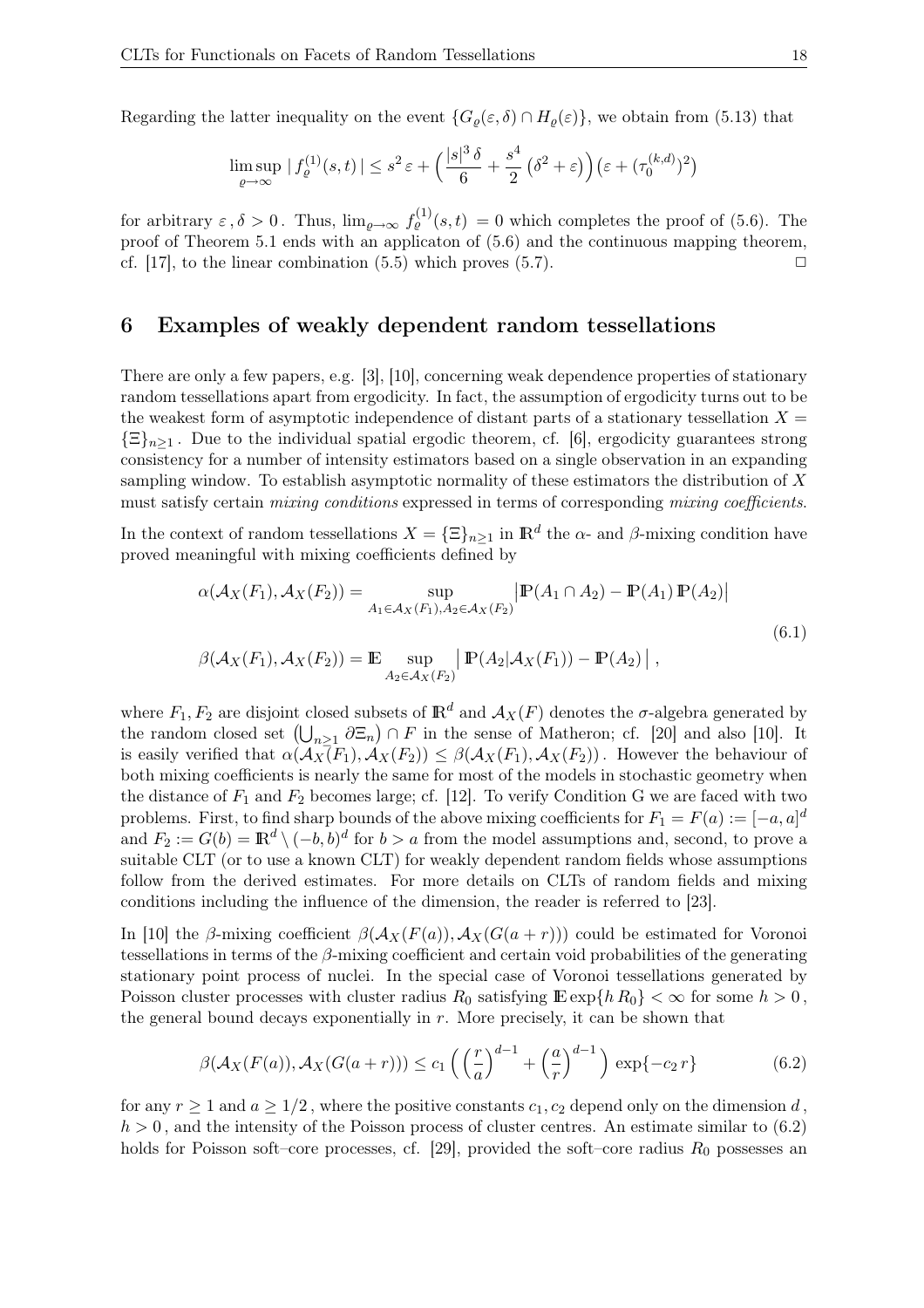exponential moment. Furthermore, Condition G could be verified in [10] for stationary random tessellations  $X = {\Xi}_{n \geq 1}$  in  $\mathbb{R}^d$  satisfying  $\mathbb{E}(\nu_k(X^{(k)} \cap [0,1)^d))^{2+\delta} < \infty$  for  $1 \leq k \leq d-1$ and some  $\delta > 0$ , and

$$
\beta(\mathcal{A}_X(F(a)), \mathcal{A}_X(G(a+r))) \le a^{d-1} \beta_1(r) \, \mathbb{I}_{[1, ca]}(r) + \beta_2(r) \, \mathbb{I}_{(ca, \infty)}(r)
$$

for any  $a \geq 1/2$  and  $r \geq 1$ , where  $c \geq 2$  is a constant independent of both a and r. Furthermore,  $\beta_1(\cdot)$ ,  $\beta_2(\cdot)$  are non-increasing functions on  $[1,\infty)$  such that

$$
r^{2d-1}\beta_1(r) \longrightarrow_{r \to \infty} 0
$$
 and  $\sum_{r \ge 1} r^{d-1} (\beta_2(r))^{\delta/(2+\delta)} < \infty$ .

Hence, from (6.2) we obtain for a Voronoi tessellation  $X = {\{\Xi\}}_{n\geq 1}$  in  $\mathbb{R}^d$ , generated by a stationary Poisson process with intensity  $\gamma > 0$  that

$$
|W_{\varrho}|^{-1/2} \left( \nu_k(X^{(k)} \cap W_{\varrho}) - \overline{\mu}_k^{(d)}(\nu) \gamma^{(d-k)/d} |W_{\varrho}| \right) \xrightarrow[\varrho \to \infty]{\text{d}} \mathcal{N}(0, \overline{\tau}_{k,d}^2(\nu) \gamma^{(d-2k)/d}) \tag{6.3}
$$

for  $k = 1, ..., d - 1$ , where the mean value  $\overline{\mu}_k^{(d)}$  $\mathcal{L}_{k}^{(d)}(\nu) = \mathbb{E}(\nu_k(X^{(k)} \cap [0,1)^d))$  and the asymptotic variance  $\overline{\tau}_{k,d}^2(\nu)$  refer to a PVT with intensity  $\gamma = 1$ . The scaling rates in (6.3) are easily seen from the scaling property of the stationary Poisson process in  $\mathbb{R}^d$  giving  $\nu_k(X^{(k)} \cap W_{\varrho}) =$  $\gamma^{-k/d}\, \nu_k(\overline{X}^{(k)} \cap W_{\varrho\, \gamma^{1/d}})$  , where  $\overline{X}^{(k)}$  denotes the union of  $k$ -facets of a PVT with unit intensity. An explict formula for the intensity  $\overline{\mu}_k^{(d)}$  $\binom{u}{k}(\nu)$  was first found by R. Miles to be

$$
\overline{\mu}_k^{(d)}(\nu) = \frac{(2\,\pi)^{d-k+1}\,\Gamma\big(d-k+\frac{k}{d}\big)}{(d-k+1)!\,d} \, \frac{\kappa_{d(d-k)+k-2}}{\kappa_{d(d-k)+k-1}} \, \frac{\kappa_{k-1}}{(\kappa_d)} \left(\frac{\kappa_{d-1}}{\kappa_d}\right)^{d-k}
$$

and derived in a different way in [21], p. 64, whereas for  $\overline{\tau}_{k,d}^2(\nu)$  no analytic expression is known so far. In the planar case it is well-known that  $\overline{\mu}_1^{(2)}$  $\binom{1}{1}(\nu) = 2$  and the approximate value  $\overline{\tau}_{1,2}^2(\nu) = 1.0445685$  was found in [1] by numerical evaluation of rather involved multiple integrals.

We are now in a position to establish the CLT in  $(5.7)$  in a more explict form for the case of a planar  $X/X_0$ -nesting with initial tessellation X being a PVT with cell intensity  $\gamma > 0$  and component tessellation  $X_0$  being either a PLT generated by a motion–invariant Poisson line process with intensity  $\lambda > 0$  or another PVT with cell intensity  $\lambda > 0$ . In both cases we have

$$
\frac{Z_1^{(2)}(W_\varrho) - \eta_1^{(2)}|W_\varrho|}{|W_\varrho|^{1/2}} \xrightarrow[\varrho \to \infty]{\text{d}} \mathcal{N}\big(0, \tilde{\tau}_{1,2}^2\big) ,\tag{6.4}
$$

where

$$
\eta_1^{(2)} = 4 \lambda_0^{(1,2)} \sqrt{\lambda} \text{ and } \tilde{\tau}_{1,2}^2 = (\tau_0^{(1,2)})^2 + 1.6934 \left(\lambda_0^{(1,2)}\right)^2.
$$

From (3.2) we get  $\lambda_0^{(1,2)} = c_1^{(2)} \lambda_0^{(2,2)}$  with  $c_1^{(2)} = 2/\pi$  and  $\lambda_0^{(2,2)} = 2\sqrt{\lambda}$  if  $X_0$  is a PVT, cf. [24], p.314, and  $\lambda_0^{(2,2)} = \lambda$  if  $X_0$  is a PLT, cf (2.8). To calculate

$$
(\tau_0^{(1,2)})^2 = \gamma \int_{\mathcal{P}_d^0} \text{Var}(\nu_0(X_0^{(1)} \cap C^{(1)})) P^0(dC) .
$$

we consider first the case when  $X_0$  is a PLT with intensity  $\lambda$ . Then  $\nu_0(X_0^{(1)} \cap C^{(1)})$  equals twice the number  $N(C)$  of Poisson lines hitting the polygon C. It is well-known that  $N(C)$  is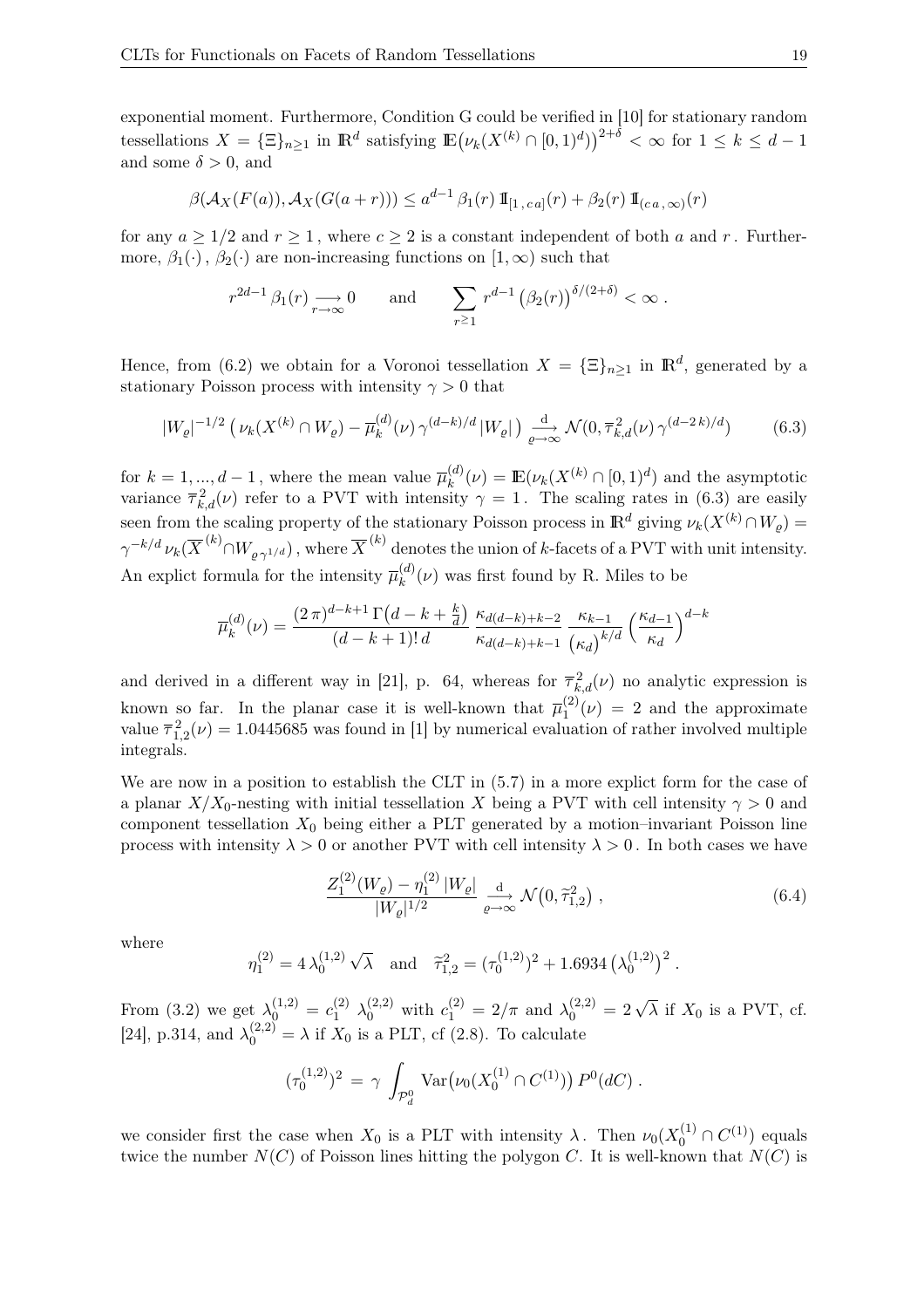Poisson distributed with mean (and variance)  $\lambda P(C)/\pi$ , where  $P(C)$  denotes the perimeter of C. Hence, by  $\mathbb{E}P(\Xi^*) = 4\,\gamma^{-1/2}$ , cf. [24], p.314, we get that

$$
(\tau_0^{(1,2)})^2 \,=\, \gamma\,\frac{4\;\lambda\;\mathbb{E} P(\Xi^*)}{\pi} = \frac{16}{\pi}\;\sqrt{\gamma}\;\lambda\;.
$$

If  $X_0$  is a PVT with cell intensity  $\lambda$  we may exploit again the scaling properties of PVTs giving that

$$
(\tau_0^{(1,2)})^2 = \sqrt{\gamma \lambda} \mathbb{E} \text{Var}_{\overline{X}} \big( \nu_0(\overline{X}_0^{(1)} \cap \overline{\Xi}^{*,(1)}) \big)
$$

,

where  $\overline{X}$  and  $\overline{X}_0$  are independent planar PVTs both with unit cell intensity, and  $\overline{X}_0^{(1)} \cap \overline{\Xi}^{*,(1)}$ stands for the finite set of points on the boundary of the typical cell of  $\overline{X}$  induced by the 1-facets of  $\overline{X}_0$ . A large-scale simulation study yields  $\mathbb{E} \text{Var}_{\overline{X}}(\nu_0(\overline{X}_0^{(1)} \cap \overline{\Xi}^{*,(1)})) = 2.7023$ . Summarizing the above results we obtain the following expressions for  $\eta_1^{(2)}$  $_{1}^{(2)}$  and  $\tilde{\tau}_{1,2}^{2}$  in (6.4), namely

$$
\eta_1^{(2)} = \frac{8}{\pi} \sqrt{\gamma} \lambda \quad \text{and} \quad \tilde{\tau}_{1,2}^2 = \frac{16}{\pi} \sqrt{\gamma} \lambda + 1.6934 \lambda^2 \quad \text{(if } X_0 \text{ is a PLT with intensity } \lambda \text{)},
$$

$$
\eta_1^{(2)} = \frac{16}{\pi} \sqrt{\gamma \lambda} \quad \text{and} \quad \tilde{\tau}_{1,2}^2 = 2.7023 \sqrt{\gamma \lambda} + 6.7736 \lambda \quad \text{(if } X_0 \text{ is a PVT with intensity } \lambda \text{)}.
$$

To conclude, it should be mentioned that Condition G can also be verified for a large class of Laguerre tessellations generated by Poisson-based point processes. The values for the variances in the previous formulae for higher dimensions can only be obtained by extensive simulations studies. Several generalizations of Theorems 4.1 and 5.1 are possible. For example, the manifold process  $X_0^{(d-1)}$  $\binom{a-1}{0}$  of  $(d-1)$ -facets can be replaced by the union of k-facets of  $X_0$  for  $1 \leq k \leq d-2$ . In case of anisotropic component tessellations the rose of directions of  $X_0$  is needed to express mean and variance of  $Z_k^{(d)}$  $\binom{u}{k}(W_{\varrho})$  .

#### Acknowledgement

The authors are grateful to the referees for their valuable comments and suggestions. This research was supported by France Telecom R&D through research grant 42 36 68 97.

#### References

- [1] K.A. Brakke (1987). Statistics of Random Plane Voronoi Tessellations. Dept. of Math. Sciences, Susquehanna University, Preprint.
- [2] P. Calka (2002). The Distributions of the Smallest Disk Containing Poisson–Voronoi Typical Cells and the Crofton Cell in the Plane. Adv. Appl. Prob.(SGSA) 34, 702–717.
- [3] J. Chadœuf and P. Monestiez (1992). Parameter Estimation in Tessellation Models Derived from the Voronoi Model. Acta Stereol. 11, Suppl. I, 53–58.
- [4] S.N. Chiu and M.P. Quine (1997). Central Limit Theory for the Number of Seeds in a Growth Model in  $\mathbb{R}^d$  with Inhomogeneous Arrivals. Ann. Appl. Prob. 7, 802–814.
- [5] S.N. Chiu and M.P. Quine (2001). Central Limit Theorem for Germination–Growth Models in  $\mathbb{R}^d$  with Non-Poisson Locations. Adv. Appl. Prob.(SGSA) 33, 751–755.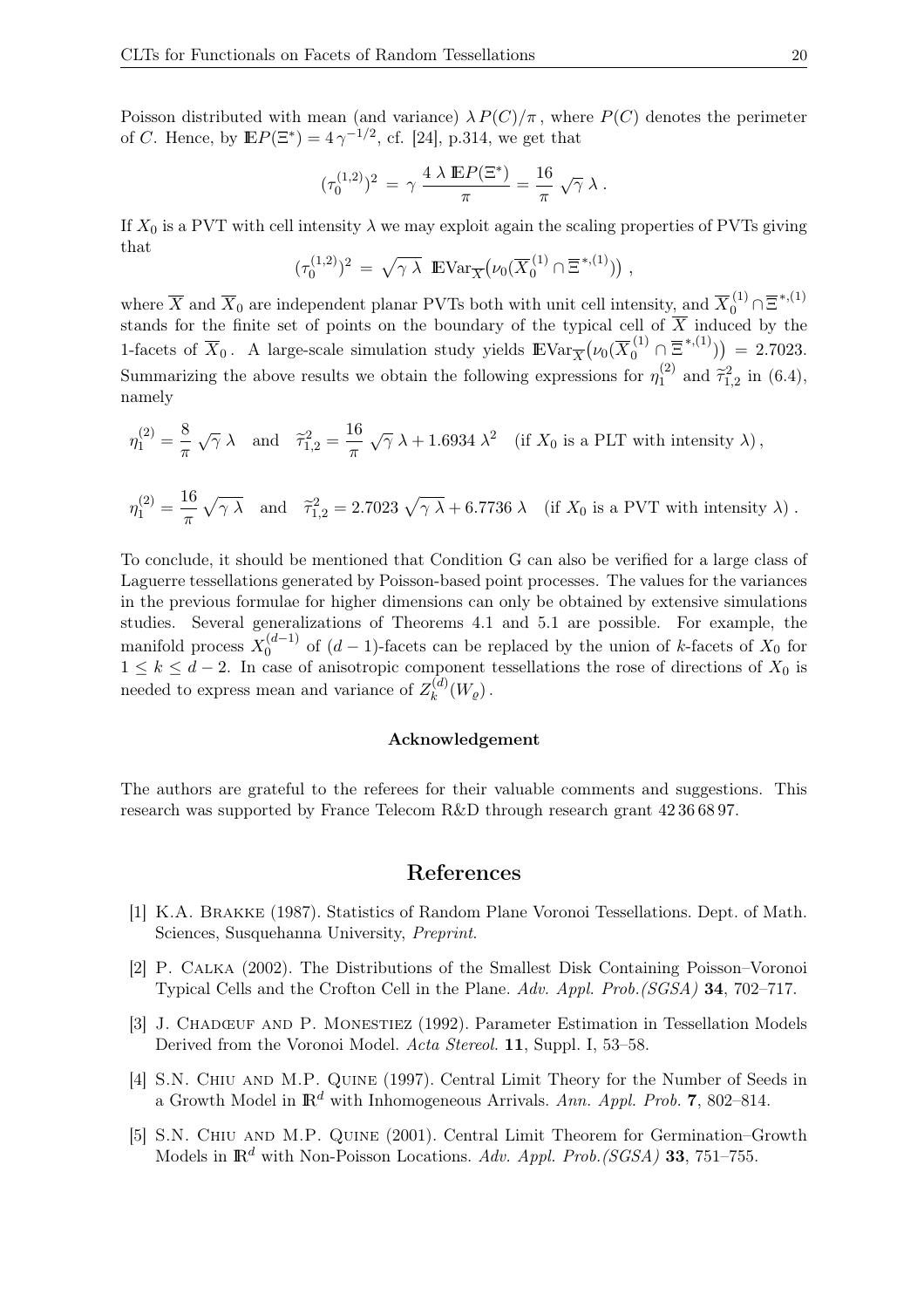- [6] D.J. Daley and D. Vere-Jones (1988). An Introduction to the Theory of Point Processes. Springer, New York.
- [7] G. Favis and V. Weiss (1998). Mean Values of Weighted Cells of Stationary Poisson Hyperplane Tessellations of  $\mathbb{R}^d$ . *Math. Nachr.* 193, 37–48.
- [8] C. GLOAGUEN, F. FLEISCHER, H. SCHMIDT AND V. SCHMIDT (2006). Fitting of Stochastic Telecommunication Network Models via Distance Measures and Monte Carlo Tests. Telecommunication Systems 31, 353–378.
- [9] C. GLOAGUEN, F. FLEISCHER, H. SCHMIDT AND V. SCHMIDT (2007). Analysis of Shortest Paths and Subscriber Line Lengths in Telecommunication Access Networks. Preprint, submitted.
- [10] L. Heinrich (1994). Normal Approximation for Some Mean–Value Estimates of Absolutely Regular Tessellations. Math. Methods Statist. 3, 1–24.
- [11] L. Heinrich, R. Körner, N. Mehlhorn and L. Muche (1998). Numerical and Analytical Computation of Some Second–Order Characteristics of Spatial Poisson–Voronoi Tessellations. Statistics 31, 235–259.
- [12] L. Heinrich and I.S. Molchanov (1999). Central Limit Theorem for a Class of Random Measures Associated with Germ–Grain Models. Adv. Appl. Probab. 31, 283–314.
- [13] L. Heinrich and L. Muche (2007). Second–Order Properties of the Point Process of Nodes in a Stationary Voronoi Tessellation. Math. Nachr., to appear.
- [14] L. HEINRICH, H. SCHMIDT AND V. SCHMIDT (2005). Limit Theorems for Stationary Tessellations with Random Inner Cell Structures. Adv. Appl. Prob. 37, 25–47.
- [15] L. HEINRICH, H. SCHMIDT AND V. SCHMIDT (2006). Central Limit Theorems for Poisson Hyperplane Tessellations. Ann. Appl. Prob. 16, 919–950.
- [16] L. Heinrich and S. Schertz (2007). On Asymptotic Normality, Covariance Matrices, and the Associated Zonoid of Stationary Poisson Hyperplane Processes. Institute of Mathematics, University of Augsburg, Preprint.
- [17] A.F. KARR (1992). *Probability*. Springer, New York.
- [18] J. Mecke (1981). Stereological Formulas for Manifold Processes. Prob. Math. Statist. 2, 31–35.
- [19] R. MAIER AND V. SCHMIDT (2003). Stationary Iterated Tessellations. Adv. Appl. Prob.(SGSA) 35, 337–353.
- [20] G. Matheron (1975). Random Sets and Integral Geometry. J. Wiley & Sons, New York.
- [21] J. MØLLER (1989). Random Tessellations in  $\mathbb{R}^d$ . Adv. Appl. Probab. 21, 37–73.
- [22] J. Møller (1994). Lectures on Random Voronoi Tessellations. Lecture Notes in Statistics 87, Springer, New York.
- [23] B. NAHAPETIAN (1991). Limit Theorems and Some Applications to Statistical Physics. Teubner–Texte zur Mathematik 123, Teubner, Stuttgart–Leipzig.
- [24] A. Okabe, B. Boots, K. Sugihara and S.N. Chiu (2000). Spatial Tessellations. 2nd ed., J.Wiley & Sons, Chichester.